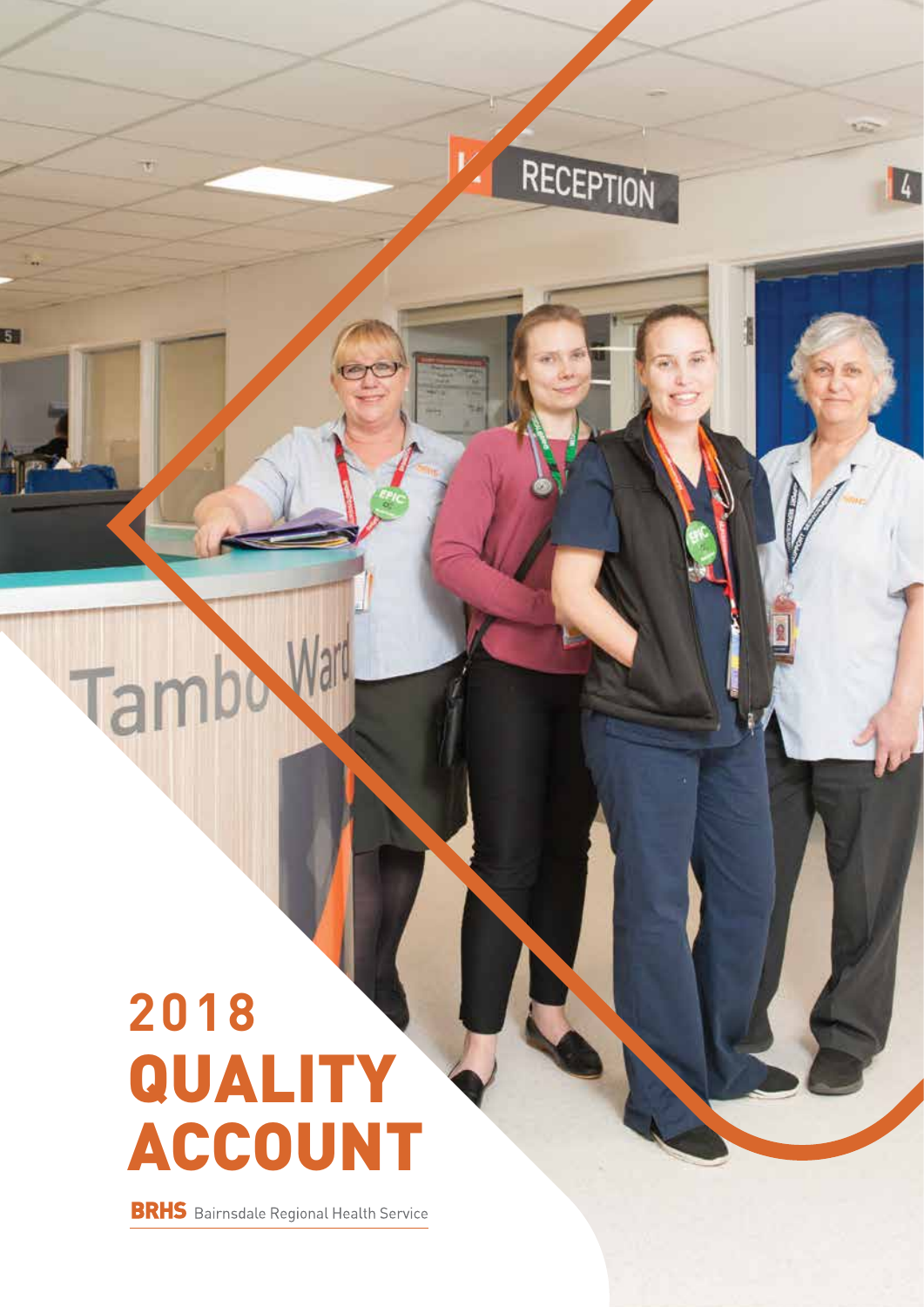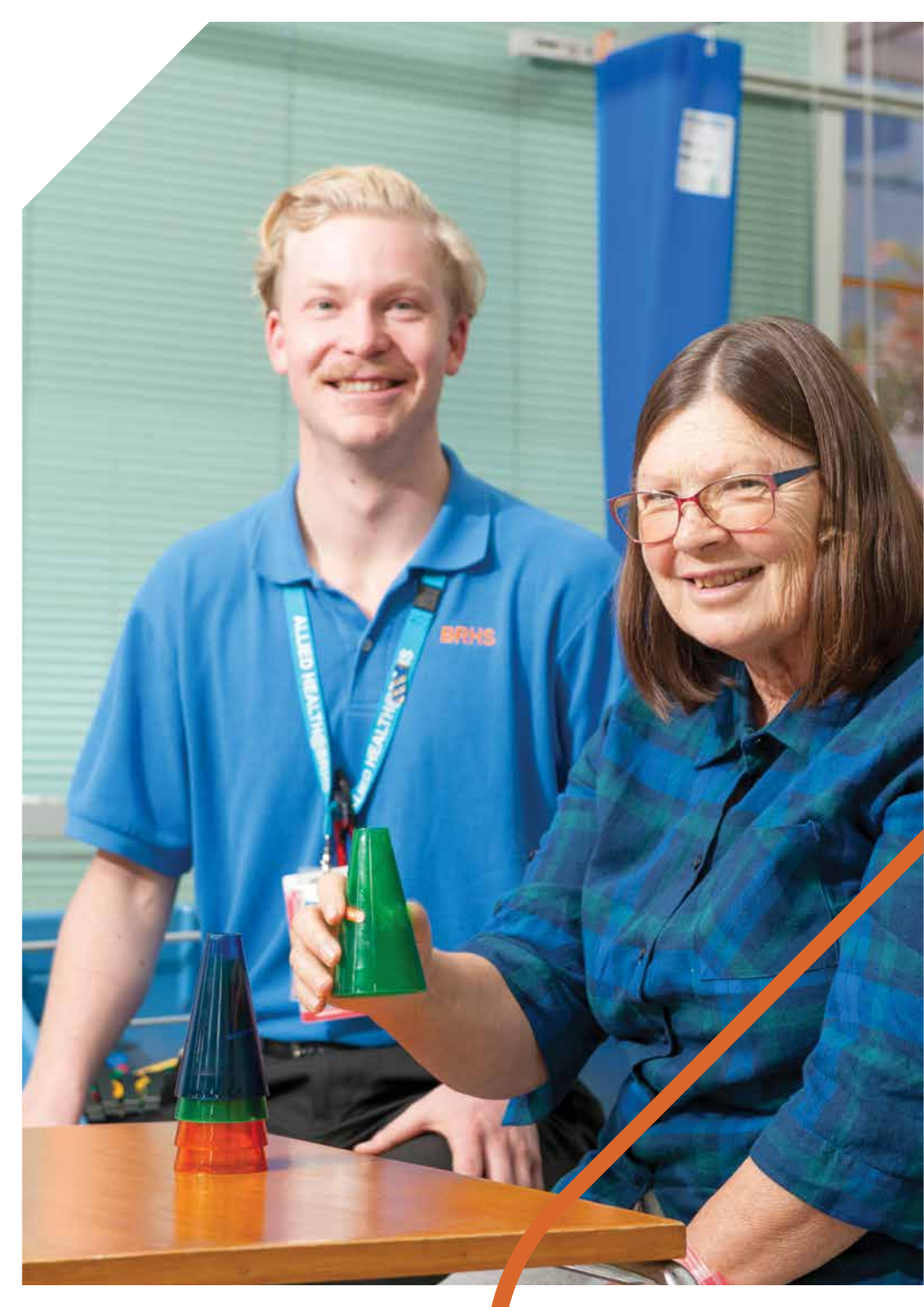# **CONTENTS**

- CEO WELCOME
- FOCUS ON ABORIGINAL AND TORRES STRAIT ISLANDER HEALTH OUTCOMES
- FAMILY VIOLENCE AT FOREFRONT GOING FORWARD
- ANIMALS USED TO BREAK DOWN BARRIERS IN HEALTH CARE
- ABUNDANCE OF ACTIVITY IN MATERNITY SERVICES
- IMPROVING THE CONSUMER EXPERIENCE IN SURGICAL SERVICES
- NEW HAND SANITISERS STRENGTHEN HAND HYGIENE MESSAGE
- COMMUNITY HEALTH IMPROVING THE PLANNING OF CARE WITH YOU
- INTERPRETER SERVICE
- OPPORTUNITY TO PRODUCE EPIC RESULTS IN PATIENT CARE
- YOU PROVIDE FEEDBACK AND WE LISTEN
- IMPROVEMENTS IN PATIENT AND STAFF SECURITY
- FOCUS ON SERVICE DELIVERY DURING ACCREDITATION
- TARGET SET AT ZERO FOR SAB INFECTIONS
- IMPORTANCE OF HEALTH CARE WORKER INFLUENZA IMMUNISATION
- MATERNITY CARE: A BETTER PROCESS FOR MOTHER AND BABY
- RESIDENTS BENEFITING FROM CONTINUED IMPROVEMENT AT MADDOCKS GARDENS
- FAMILIES HAVE THE POWER TO ACTIVATE PATIENT ESCALATION PROCESS
- PROMOTION OF ADVANCE CARE PLANNING ACROSS THE HOSPITAL
- AN INCLUSIVE APPROACH TO END OF LIFE CARE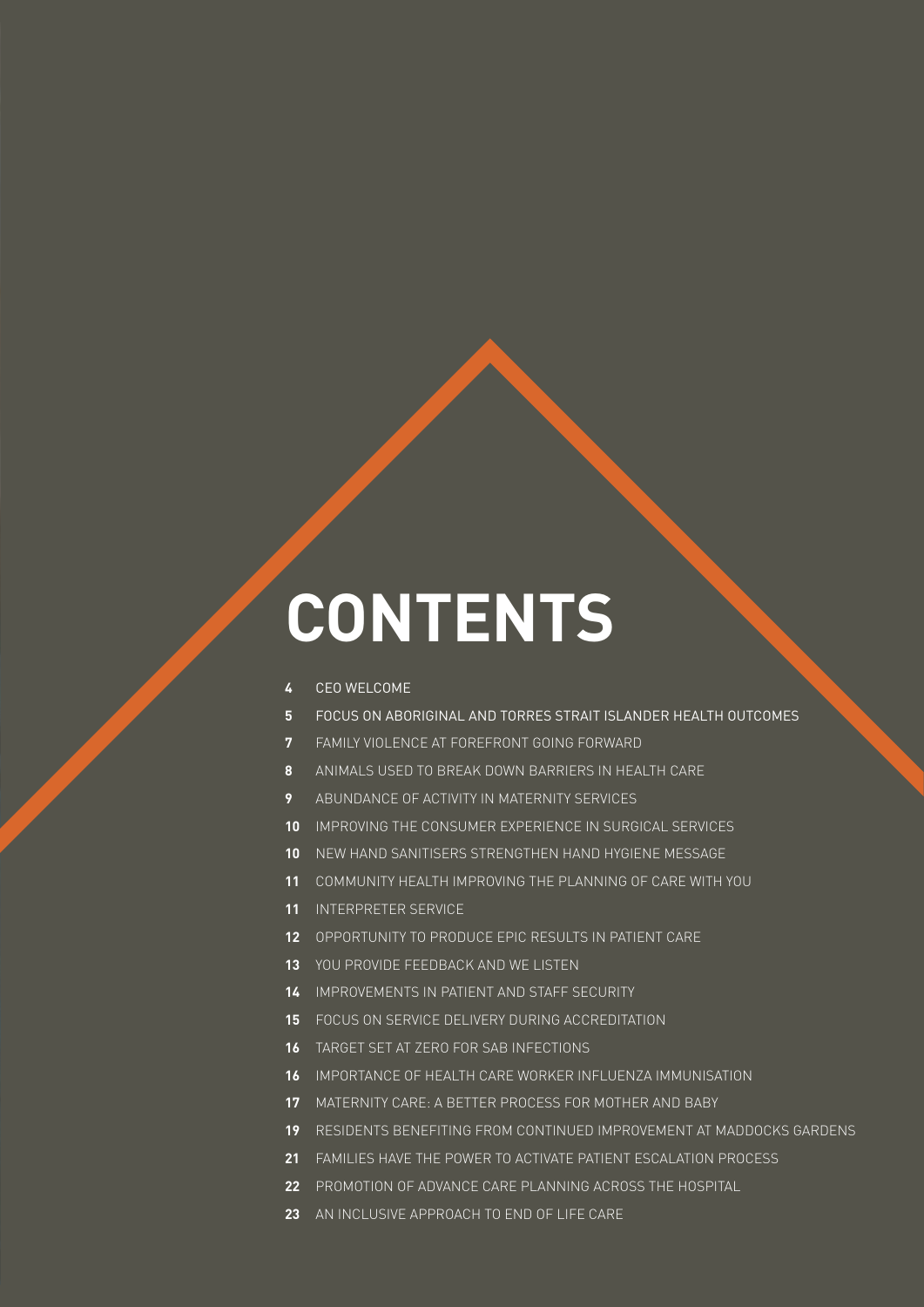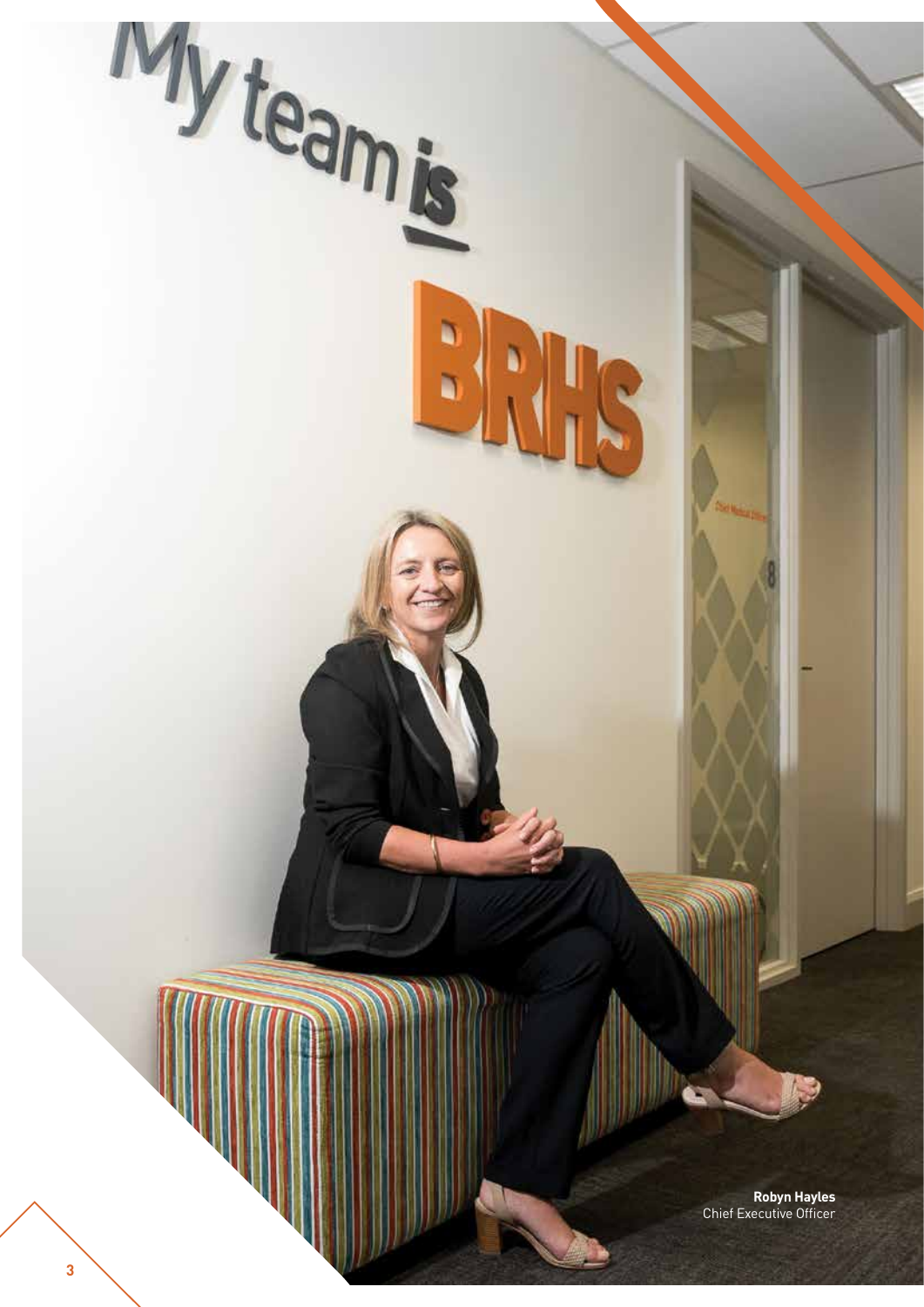## **CEO WELCOME** FROM ROBYN HAYLES

## **WE HOPE YOU ENJOY THIS EDITION OF THE BRHS QUALITY ACCOUNT.**

The Quality Account provides a summary and reflection of how BRHS has performed in the area of quality of service provision and care throughout the 2017/2018 financial year.

Quality in health is measured in many different ways. It is measured by data which demonstrates the outcomes of our care of service, it is measured by feedback provided to us and it is measured by your experience.

BRHS staff constantly work to improve the quality of our care. Our staff ensure they have the right skills, they constantly review their work and they explore new and improved ways of doing things.

- **•** Reduced the unplanned readmission rate for Aboriginal and Torres Strait Islander patients by nearly 50% with the help of our Koori Hospital Liaison Officer, Aboriginal Access and Support worker and Care Coordinator for Aboriginal Health;
- **•** Implemented the Strengthening Hospital Responses to Family Violence initiative which is a 'whole-of-hospital' model for responding to family violence in public hospitals;
- **•** Introduced the "EPIC Nurse" project to the health service which will ensure a successful, standardised and consistent clinical approach throughout the hospital to patient centred and engaged care; and
- **•** Doubled our security staff to ensure our patients and staff are safe.

Thank you to our Board of Management, Community Advisory Committee, consumers and staff for their contribution to this report.

Congratulations and thank you to all our staff and volunteers who continue to provide a high quality service to our community.

BRHS is committed to being a respected leader of outstanding health care. Your health, our priority.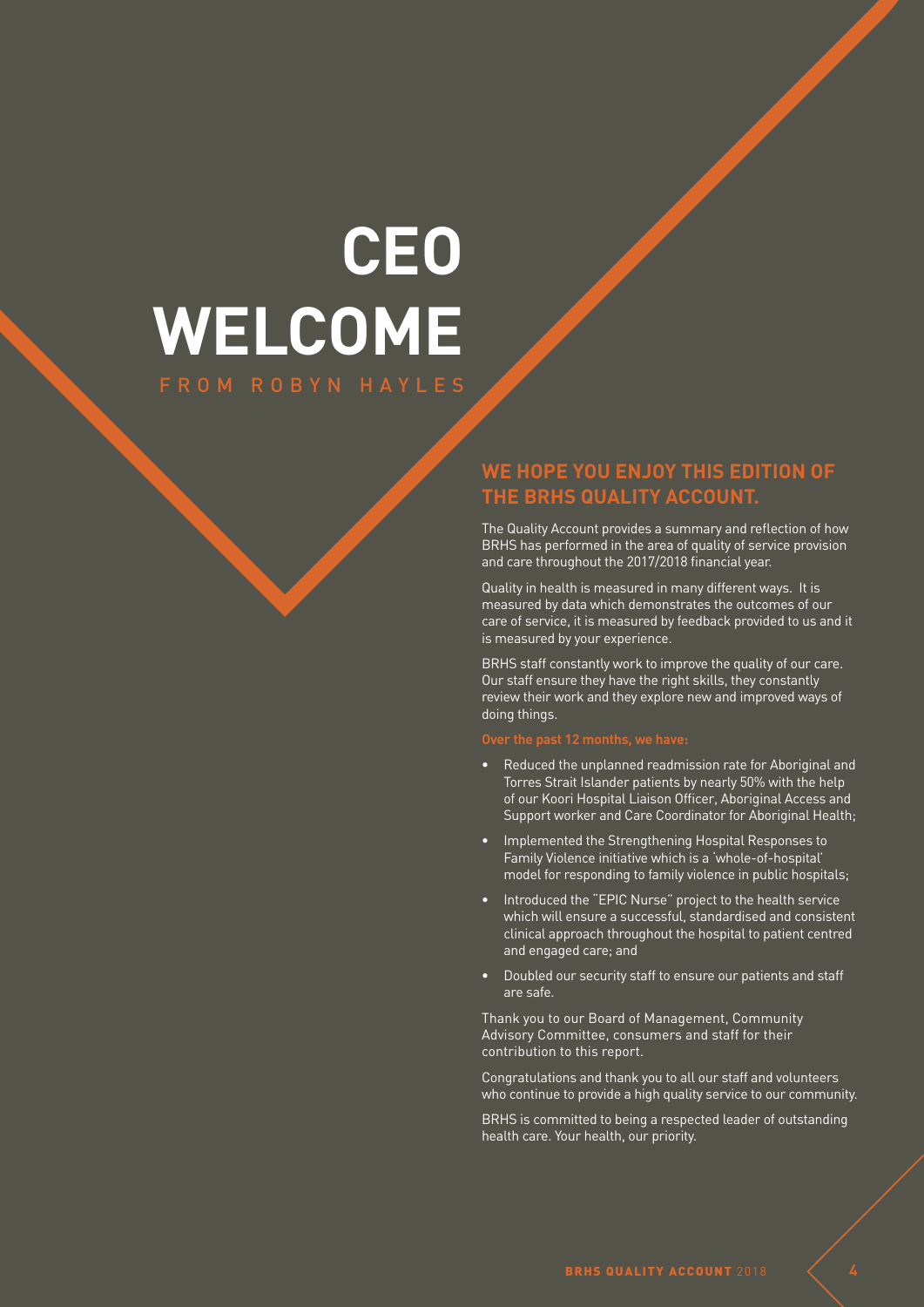*Bairnsdale Regional Health Service (BRHS) recognises the Gunaikurnai people as the traditional owners and custodians of the land on which our health service is located. We recognise and respect their cultural heritage, beliefs, knowledge, stories, resilience and relationship with the lands. Elders have for many years helped shape our health service and we pay respect to them and thank them for their significant and ongoing contributions.*

## **FOCUS ON ABORIGINAL AND TORRES STRAIT ISLANDER HEALTH OUTCOMES**

BRHS continues its commitment to improving health outcomes for Aboriginal and Torres Strait Islander peoples. We work alongside the 2017-2027 plan from the Victorian Government named Korin Korin Balit-Djak which means 'Growing very strong' in the Woi Wurrung language. It provides an overarching framework for action to improve the health, wellbeing and safety of Aboriginal Victorians now and over the next 10 years.

The Aboriginal Health Unit (AHU) has had a busy year and the Koori Hospital Liaison Officer, Aboriginal Access and Support worker and Care Coordinator for Aboriginal Health have been able to reduce the unplanned readmission rate by nearly 50 per cent.

This means people are going home well and with the help they need to stay at home. Improving Aboriginal Health outcomes is everybody's business and the team is able to provide targeted assistance and advice where needed.

*"When we look at how we deliver care we are continuously mindful of the historical and current issues impacting upon Aboriginal and Torres Strait Islander people. We are very proud of the dedication of all BRHS staff to improving health outcomes for community,"* according to BRHS Koori Liaison Officer, Bonnie O'Shannassy.

## **THANK YOU FOR THE ONGOING COMMUNITY SUPPORT**

BRHS would like to thank all of its local community members as well as Moogji Aboriginal Council in Orbost, LEHA (Lakes Entrance Aboriginal Health Association),GEGAC (Gippsland and East Gippsland Aboriginal Co-operative) and LTAT (Lake Tyres Health and Children's Service) for the unbelievable support and attendance at days of significance at BRHS. Closing The Gap week and NAIDOC week were both well attended. Closing the Gap week saw dozens of people gather on the landing pad for a people power sign reaffirming the commitment here.

NAIDOC 2018 had the theme "Because of Her We Can" in which a number of local Aboriginal women who have done great things for their community had their stories told and displayed in the main corridor of the hospital. These portraits will be located in the hallway outside Pharmacy for the next 12 months, we invite you to enjoy the stories..

#### **THE LIGHTHOUSE PROJECT**

BRHS remains one of 18 hospitals across Australia participating in Phase 3 of the Lighthouse Project. This national research project aims to drive change in the hospital setting through implementation of activities that improve care and outcomes for Aboriginal people experiencing heart attack.

"We continue to work with community to look at how we can improve access, assessment, care planning, support, discharge planning and referral processes within BRHS," said Bonnie.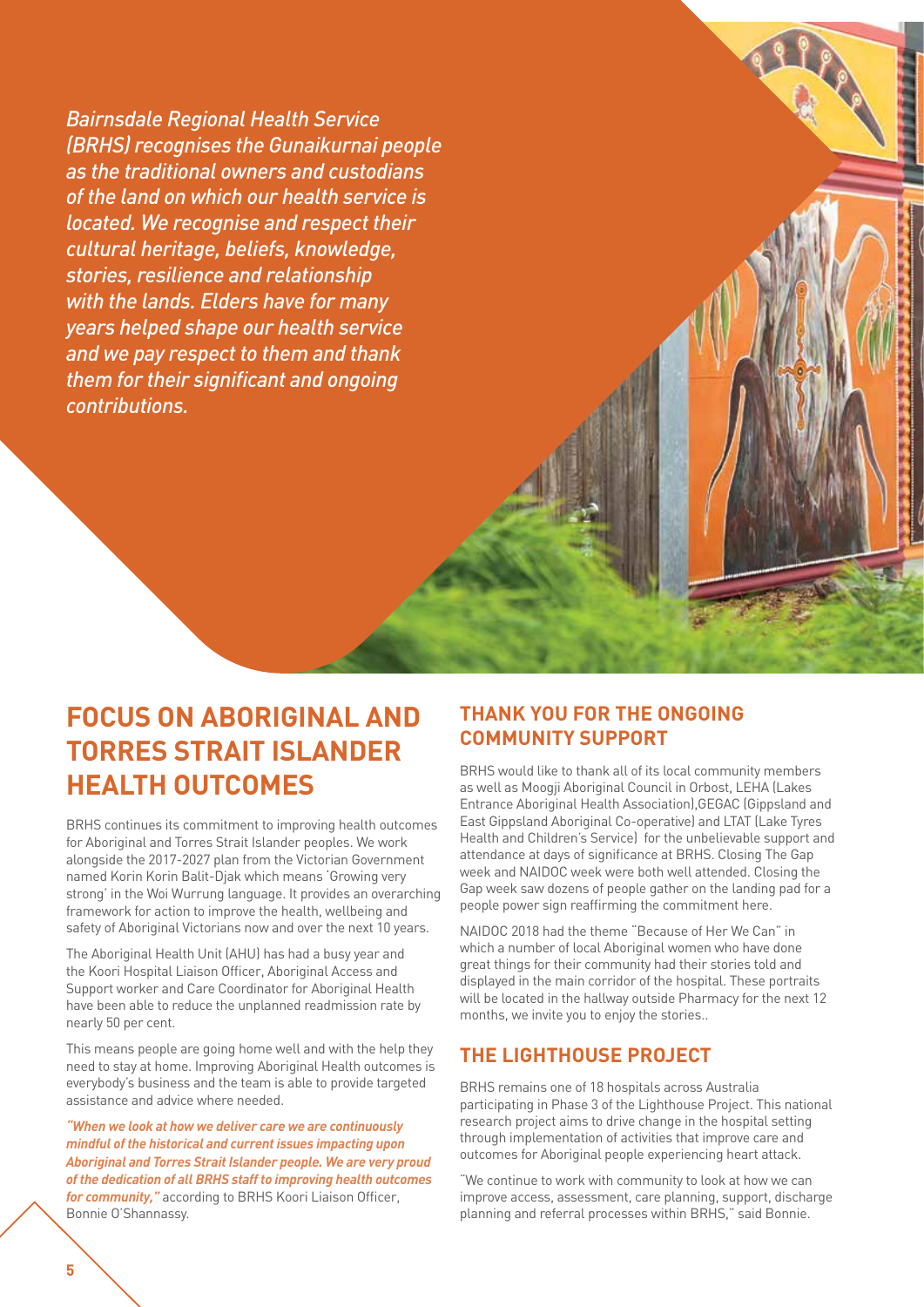





## **YOU MAY REMEMBER IF YOU HAVE ATTENDED OUR HOSPITAL YOU WILL HAVE BEEN ASKED "ARE YOU OF ABORIGINAL OR TORRES STRAIT ISLANDER ORIGIN"?**

#### **Why am I asked this question?**

BRHS staff ask every person who uses the service. Whether you are a non-Indigenous person, an Aboriginal person, a Torres Strait Islander person, or both Aboriginal and Torres Strait Islander, your response is equally important.

#### **Information is Important…**

BRHS has a responsibility to collect data from all of its patients, so staff can better understand the health of all Australians. This helps us to deliver the best health services, by helping governments use data to plan services that meet the needs of different groups of Australians. Good decision making depends on good quality information. To make good decisions for the health of Indigenous Australians, it is important to properly collect data on non-Indigenous patients as well as on Aboriginal and Torres Strait Islander patients. This allows us to better understand how health issues for Indigenous Australians might be the same as, or different to, other Australians.

#### **Because it's the right thing to do…**

The best way to get this information right is for us to ask you the standard Indigenous status question and let you answer for yourself. It isn't right for us to guess or make assumptions about who you are, or how you should be counted – we need you to tell us.

#### **Because we care about our patients…**

From the evidence we have, we know that many Aboriginal and Torres Strait Islander people are at greater risk of some health problems. We want to make sure Aboriginal and Torres Strait Islander patients have the option to access some of the specific services that can help to reduce these risks - such as health checks, immunisations or contact with an Aboriginal health worker. To make sure that no Indigenous Australian misses out on these opportunities to reduce their risks and improve their health, we ask every patient whether they are Aboriginal or Torres Strait Islander.

#### **Different choices for different needs…**

Every patient in this service receives the same high standard of care, delivered in a way to best meet their needs. Some patients with more complex needs or at higher risk of certain health conditions such as older patients, pregnant women, or Aboriginal and Torres Strait Islander patients might be offered some different choices or be provided with specific information.

#### **Support for any that need it…**

To allow us to provide the best possible care for all our patients, we encourage you to ask questions, request information, and to talk with staff about any issues or concerns you may have. Some patients may require additional support to do this, such as Aboriginal and Torres Strait Islander patients, or patients from different cultural backgrounds and language groups. Support services are available for all patients to use if they need to - please do not hesitate to tell us if you are in need of some additional support.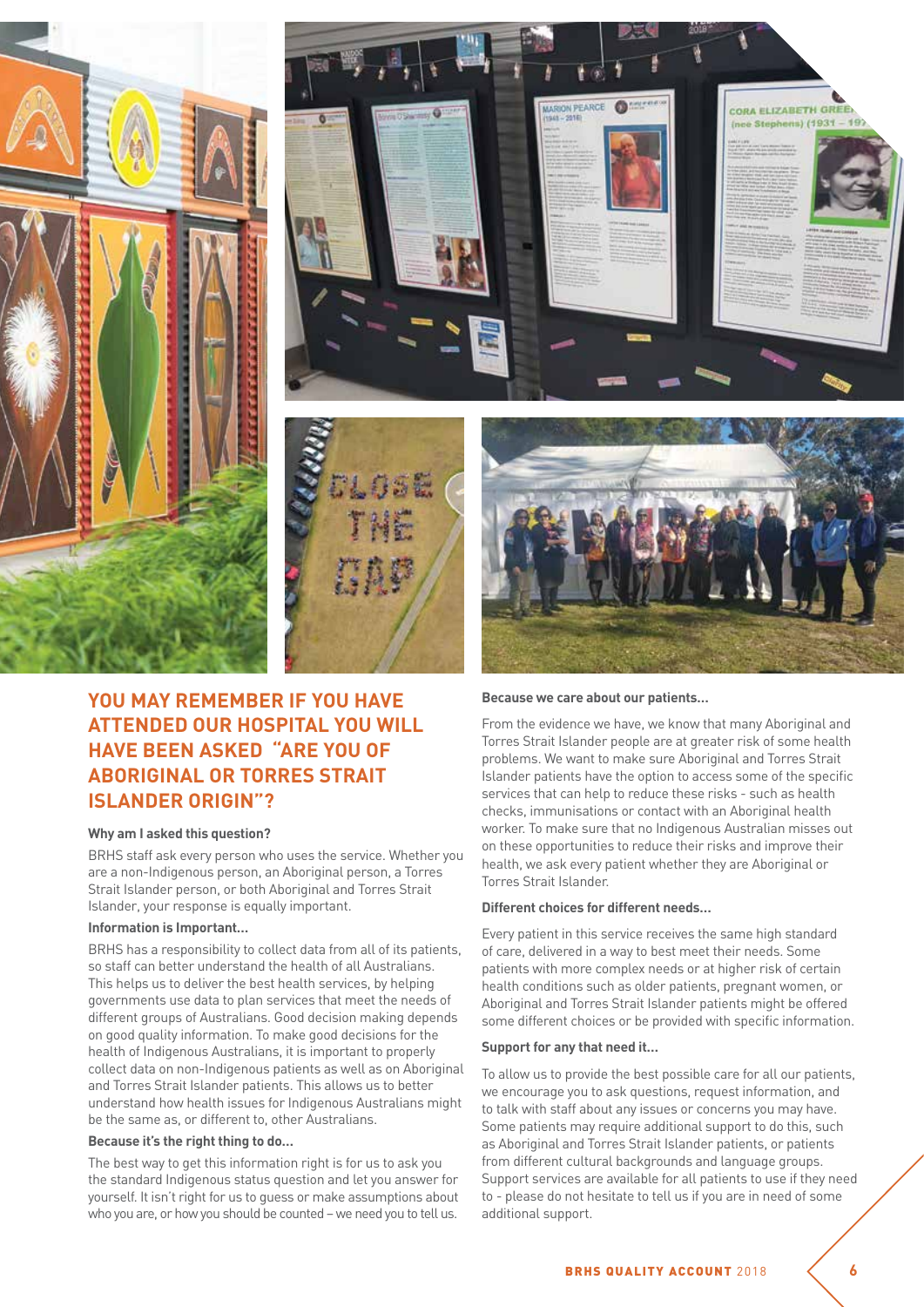## **IS FAMILY VIOLENCE REALLY A PROBLEM?**



## **FAMILY VIOLENCE AT THE FOREFRONT GOING FORWARD**

1 in 3 **Australian women have experienced emotional abuse by a current or former partner.**

1 in 6 **Australian women have experienced physical or sexual violence from a current or former partner.**



1 in 19

**Australian men have experienced physical or sexual violence from a current or former partner.**



BRHS is one of a number of Victorian health services to implement the Strengthening Hospital Responses to Family Violence (SHRFV) initiative. This program is part of the government response to the Royal Commission into Family Violence, and relates to Recommendation 95 which requires a 'whole-of-hospital' model for responding to family violence in public hospitals within three to five years.

In 2017-18 and beyond, BRHS will implement the whole-ofhospital model at BRHS and support the following health services:

- **•** Omeo District Health
- **•** Orbost Regional Health

## **WHAT IS FAMILY VIOLENCE?**

**Family violence is behaviour by a person towards a family member that:**

- **•** Is physically or sexually abusive
- **•** Is emotionally or psychologically abusive
- **•** Is economically abusive
- **•** Is threatening or coercive or dominating
- **•** Causes fear

This definition also includes behaviours that cause a child to witness or hear or otherwise be exposed to the effects of family violence.



## **THE FACTS**

- **•** On average, at least one woman dies at the hands of a current or former partner every week in Australia
- **•** 1:3 women experience physical violence, since the age of 15
- **•** More than half of the women who experienced violence had children in their care when the violence occurred
- **•** Elder abuse is underreported but thought to affect at least 5 percent of the elderly
- **•** 1:3 LGBTIQ Australians report having been in an abusive relationship
- **•** Bairnsdale 2.304 family incidents / 100,000. The fifth highest LGA in Australia

## **AS A HOSPITAL - WHAT CAN WE DO?**

Evidence tells us for many people, a health professional is often the first person someone affected by family violence will talk to.

#### **We can:**

- **•** Reduce the barriers to disclosure for people across the lifespan
- **•** Sensitively respond and refer to appropriate support services
- **•** Contribute to societal change we are a big workforce with a deep reach into community
- **•** Support our own staff affected by family violence
- **•** Dispel the myths surrounding family violence

We will teach our staff in general to know our position on family violence – it is not OK in any form!

We will teach and expect our clinicians to recognise the risks and signs, know how to respond sensitively and confidently use our referral pathways.

**For more information on Family Violence please call our Social Work Department on 03 5150 3388**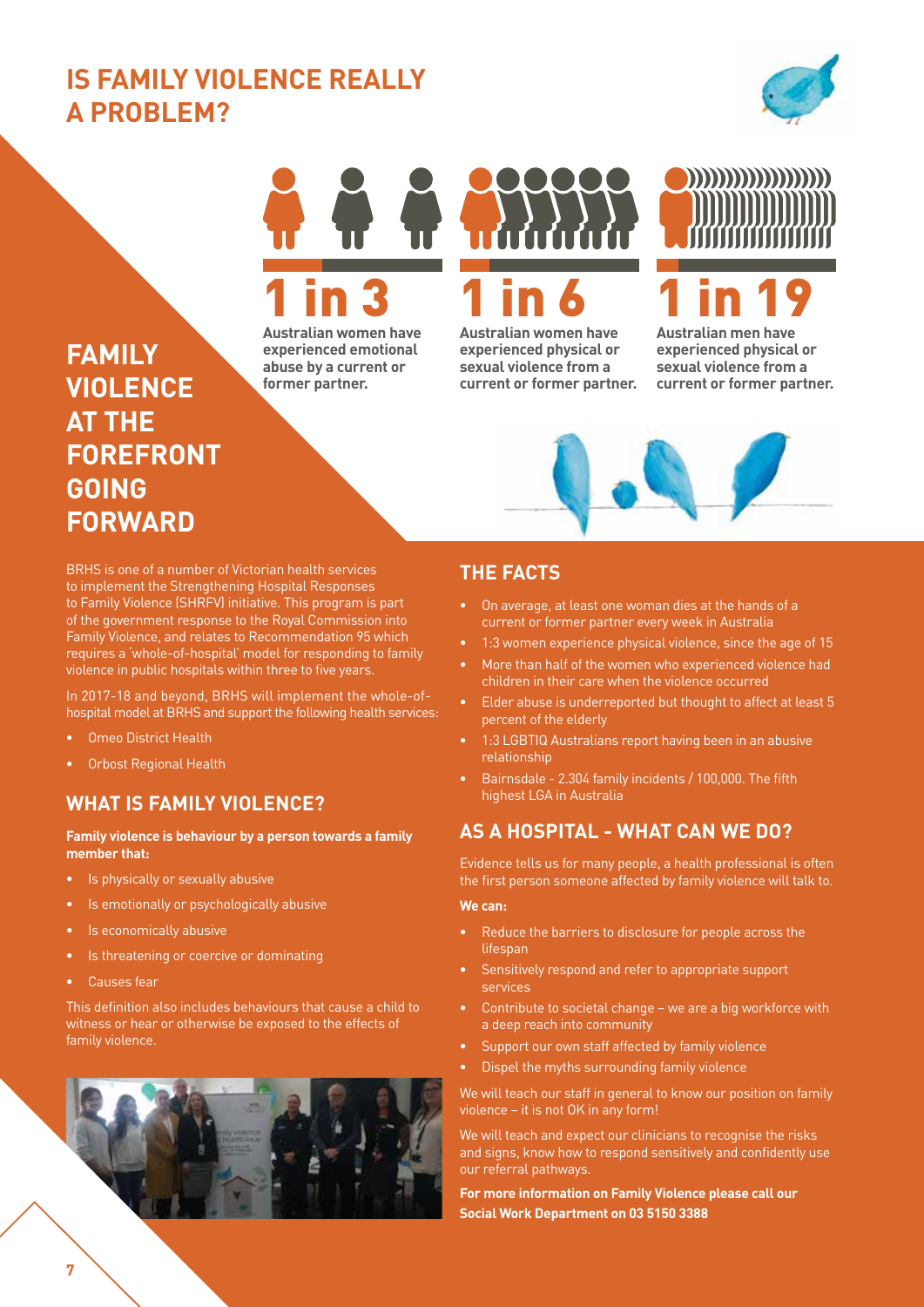## **ANIMALS USED TO BREAK DOWN BARRIERS IN HEALTH CARE**

Animal assisted interventions (AAI) describes activities with a health improvement focus in which an animal is the key feature. It is a broad term which covers interventions such Pet Therapy and Animal Visitation.

Animal Assisted Interventions (AAI) can enhance nursing home residents' quality of life. Studies have shown that dogs can lower blood pressure and heart rate, and even increase survival rates in people who have had heart attacks.

Dogs are considered to be unconditionally loving and non-judgmental, and can often broach social barriers that people can't. BRHS, therefore, has been exploring ways in which dogs and their handlers in the community can provide this support to our consumers at BRHS.

Prior to January 2017, various BRHS services had animal visitations in a non-formal, nonstructured model, which the organisation was keen to evolve and improve.

A member of the community approached BRHS with an idea to see how the hospital could commence a well-structured, safe, animal assisted intervention service which would meet the needs of the community and support all areas of the hospital.

Following this, a meeting was scheduled with consumer advocates/representatives and a proposal was formulated. This proposal was moved forward by the hard work of the dedicated Animal Assisted Intervention Service Model working group.

The AAI program at BRHS was approved by both the New Interventions Sub Committee and Patient Safety and Clinical Standards Committee for trial in late 2017.

This program has seen collaboration between Allied Health, Maddocks Gardens, Planned Activity Group (PAG) and Volunteer and Consumer Engagement to create a holistic and multidisciplinary intervention which is person centred.

The qualifying of the therapy dog teams has required the support and input from partners such as the Bairnsdale and District Dog Obedience Club, Dogs Victoria and the generous involvement of Veterinary practitioners in the region.

The community was invited to learn more about this program through a Community Information session held at BRHS in early 2018. This provided an opportunity to gather feedback from the community and to answer questions from the public. Through this well attended community information session, interested persons were able to become volunteers and partners in the delivery of the service after passing the prescribed checks.

At BRHS, approved therapy dogs will be attending Maddocks Gardens, Planned Activity Group and also inpatient sub-acute rehabilitation to enhance participation, motivation, engagement and enjoyment of our consumers.

Currently, there are three therapy dog-handler teams who have successfully passed the required health, obedience and temperament assessments. Further therapy dog assessments are planned for September 2018 with interested members of the community.

BRHS is now at the final stages of having this program go live and staff are looking forward to providing this new model of service to the community.



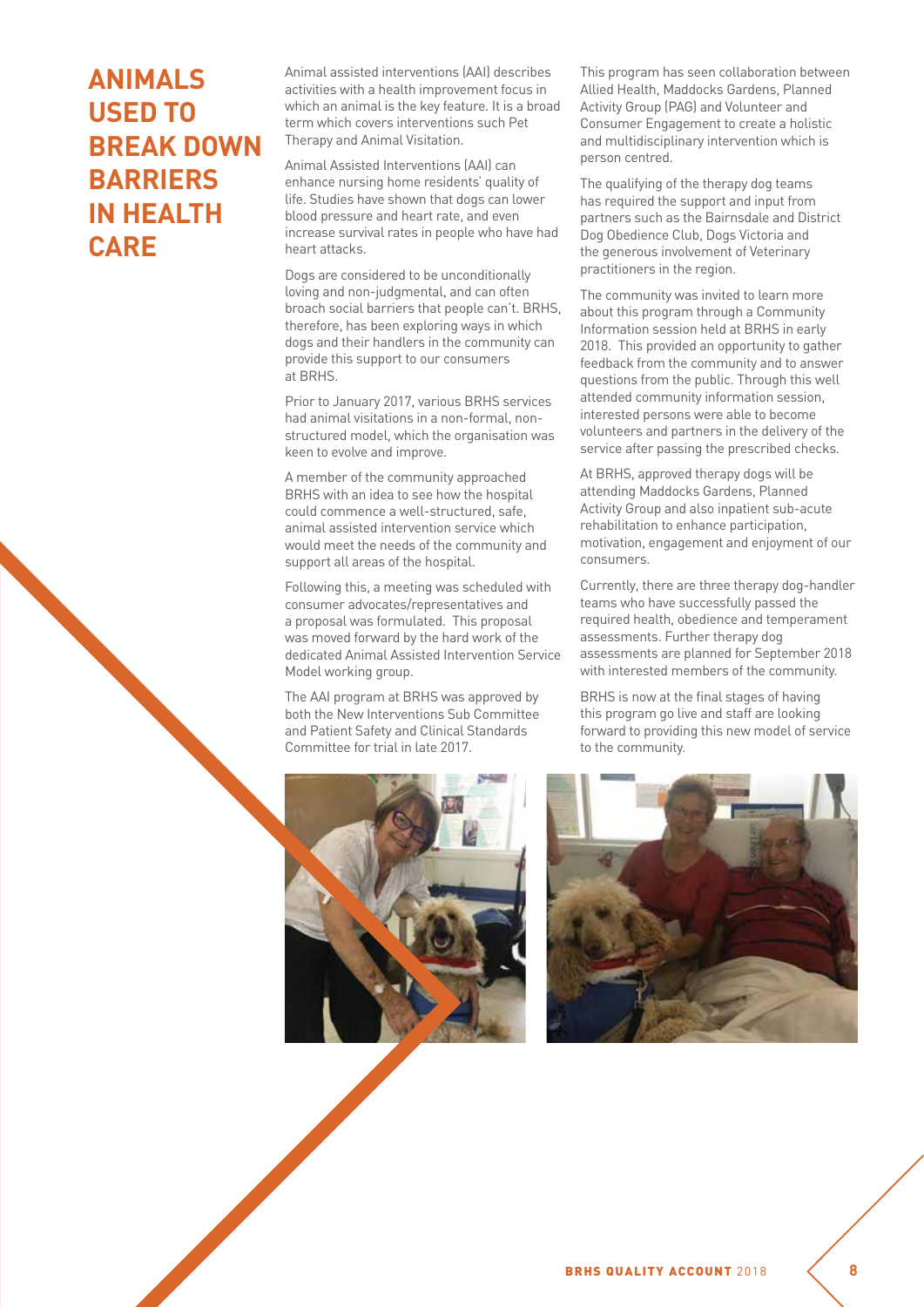**A big focus for maternity services over the past 12 months has been 'baby movements and what they mean'. The aim is to improve clinical management of those presenting with concerns regarding baby movements, but also to re-educate the community 'dispelling old myths' so people understand that it is a myth that babies move less towards the end of pregnancy and if mothers are concerned the are encouraged to report any concerns to their doctor or midwife.** 

## **ABUNDANCE OF ACTIVITY IN MATERNITY SERVICES**

Maternity services at Bairnsdale Regional Health Service (BRHS) creates a constant cycle of improvement, celebrating things that go well, examining care provided and learning and improving from things that don't go so well.

Key projects over the past 12 months have included revision of the Pregnancy Information Handbook which is distributed to all pregnant women accessing our service.

Some key programs available to support our pregnant mothers include:

- **•** Baby movements and what they mean
- **•** The pregnancy and birth education program, and
- **•** The Primary Prevent Program 'Baby makes 3' (BM3).

These modules have been incorporated into our Childbirth Education program aiming to better prepare expectant parents for the changes that occur when you bring a new baby home. In addition staff have almost completed revision and upgrade of the BRHS maternity website.

After lots of hard work from the BRHS team of midwives the revised pregnancy booklet has been created with essential information to help expectant parents during early, mid and late pregnancy.

#### **The contents covered include:**

- **•** An overview of BRHS maternity services
- **•** Signs and symptoms to report immediately
- **•** Early pregnancy topics like travel, work, normal weight gain, healthy eating, physical changes
- **•** Strategies to cope with common discomforts of pregnancy like morning sickness
- **•** Childbirth education
- **•** Birth planning and pain relief options
- **•** What to bring into hospital
- **•** How you will know you're in labour

The above topics are covered in the mid pregnancy section, which then follows on to what happens after birth, care of mother and baby, some breastfeeding tips, safe sleeping, follow up services and some helpful websites are also included.

A 'Baby Movements' poster has been created by one of our midwives and displayed at our antenatal clinic, maternity ward and local GP clinics.

In addition midwives discuss baby movements at every antenatal appointment and provide the Australian and New Zealand Stillbirth Alliance 'Pregnancy – Your Baby's movements and what they mean' brochure to parents. This brochure talks about what baby movements say about your baby's health, how much should a baby move, is it true that babies move less before labour and what do you do if you are concerned about your baby's movements.

Women presenting to the Maternity Ward at BRHS have doubled from 500 to 1000 presentations in the past 12 months, in part due to the increased awareness of what is or isn't normal baby movements by expectant families.

Revised policies and guidelines have been developed to guide staff so they are able to provide thorough advice to the pregnant women and families in the community.

Additionally childbirth classes are very well attended and contribute to well-educated fully informed expectant parents with high breastfeeding rates on discharge of 98 percent.

As explained above the BM3 Program was added to the current childbirth classes schedule in January 2018 and complements the current class content with:

- **•** Class 1 covering normal birth and natural pain relief options
- **•** Class 2 labour ward tour, medical painrelief, Caesarean sections, Induction of labour and adverse events
- **•** Class 3 Mother and baby care post birth, sleep settle information, follow up care and resources once you go home
- **•** Class 4 (BM3) Aims to prepare couples for the realities of taking a new baby home.

The next project, which is almost complete, is to launch the new and improved Maternity website page on the BRHS website, which will allow the families of East Gippsland easy access to consumer brochures and booklets related to pregnancy, birth and resources/care once baby arrives.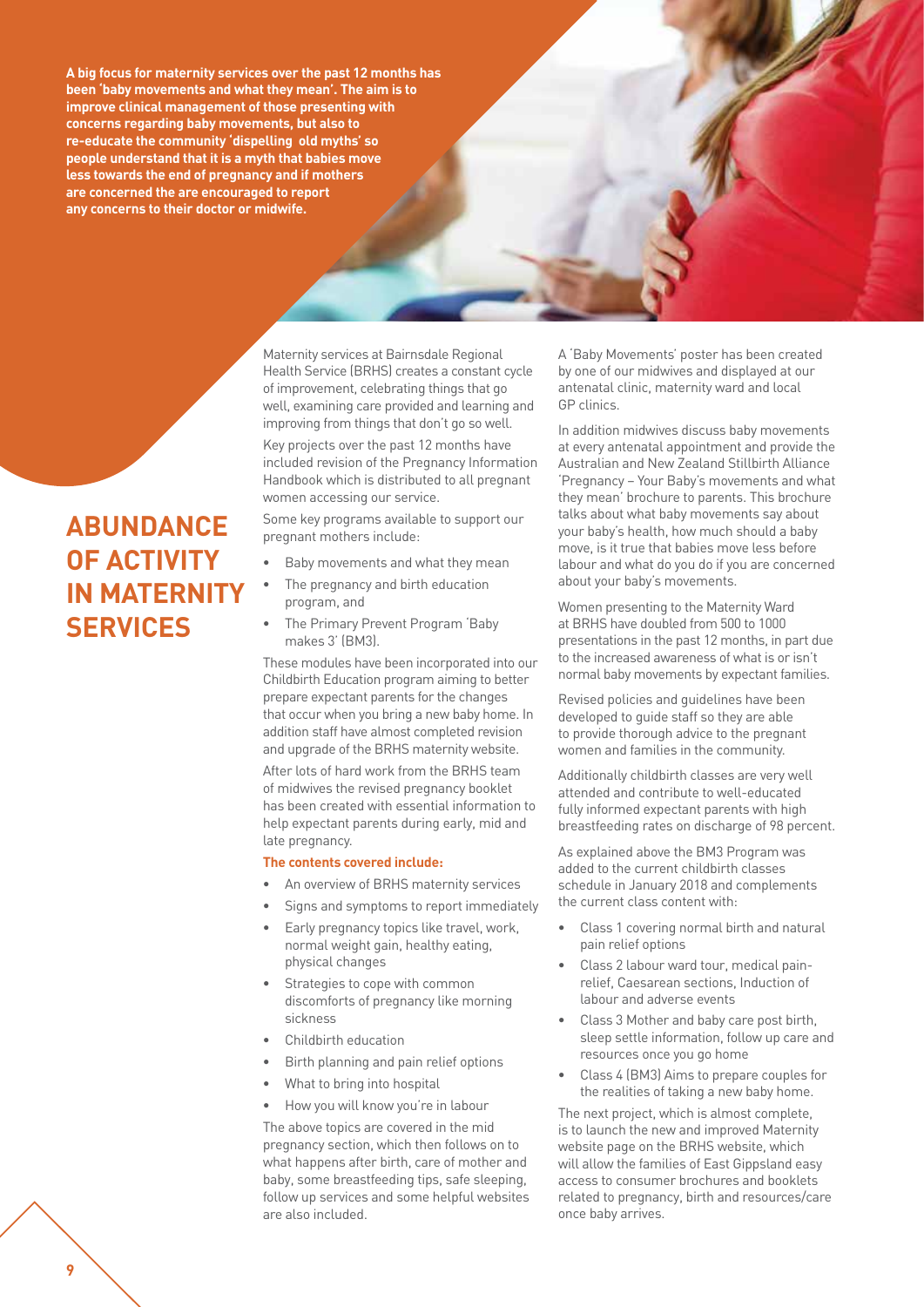## **IMPROVING THE CONSUMER EXPERIENCE IN SURGICAL SERVICES**

BRHS Surgical Services has seen a significant review of several aspects of the way the team delivers information and care to consumers. The department is in the process of substantial change, which will bring with it many worthwhile improvement opportunities.

One of our first initiatives "We set out to improve the information given to consumers about the Elective Surgery Journey at BRHS and to minimise the number of brochures and condense the content of printed material received in this process. We wanted to ensure the information was relevant and meaningful to our patients," said BRHS Surgical Services Access and Business Manager, Jennifer Bugbird.

"The Surgical Services review committee included a consumer representative with current experience as a surgical patient in our health service. It was essential to have the participation and perspective of a consumer representative."

The result of this collaboration has been the production of a Surgical Services Information Booklet that encompasses every aspect of the BRHS Elective Surgery Journey, providing consumers with a reference, pre-empting their questions and 'need to know' information.

"We are all health care recipients at times and different things are important to us at different stages throughout our journey. We hope the Surgical Services Information booklet will meet our consumer's needs and we will be seeking feedback from our consumers. We expect with further feedback we will continue to improve the effectiveness of the information going out to our community," she said.

"Accurate and effectual information communicated at the right time is key to enabling our healthcare consumers to make informed decisions about their care and when to seek further advice. Therefore we also have a focus on the information given to patients at the time of their discharge, in particular when being discharged from the Surgical Services Day Procedure Unit after surgery.

"We know that concise information about managing post-operative pain, dressings, medications and appointments is important to patients and allows patients to go home feeling confident and well supported. Our Day Procedure Unit discharge information is in the review phase at present. It will be satisfying to know we have 'completed the information loop' for our consumers.

In addition to this there are also "a number of other improvements in progress in the Surgical Services realm, including the implementation of a contemporary approach to emergency surgery planning which minimises the impact of emergency cases on the scheduled elective surgery, resulting in fewer postponements, less inconvenience, overall a better outcome and greater satisfaction for our consumers."

## **PATIENT OVERALL EXPERIENCE**



## **PATIENT EXPERIENCE ON DISCHARGE CARE**



**Victorian Health Experience Survey:** BRHS recieve survey results outlining patient experience from across our admitted, emergency and community patients. Our patients had an overall positive response as 94% in June 2018, just below our target of 95%.

Our patients have also rated their experience of discharge care as 75% in June 2018 which was at our target of 75%.

## **NEW HAND SANITISERS STRENGTHEN HAND HYGIENE MESSAGE**

BRHS has recently implemented a new hand washing product and dispensers to improve hand hygiene. These dispensers can be found throughout the organisation for use by all staff, patients and visitors.

The benefits of this new product and the dispensers include:

- **•** Automation of the amount of soap dispensed to optimise hand hygiene
- **•** Compatibility of the product with the alcohol based hand hygiene product found at the end of each patient's bed
- **•** The compatibility of products is aimed at reducing the number of allergens and sensitising chemicals in use
- **•** The signage on the dispensers is clearer, improving the awareness of the need to wash your hands
- **•** There are now more dispensers available, including greater availability in all food preparation areas
- **•** If you are in hospital, or visit a loved one in hospital, please remember to clean your hands before you see them and after you leave by using the alcohol based hand rub solution at the end of each bed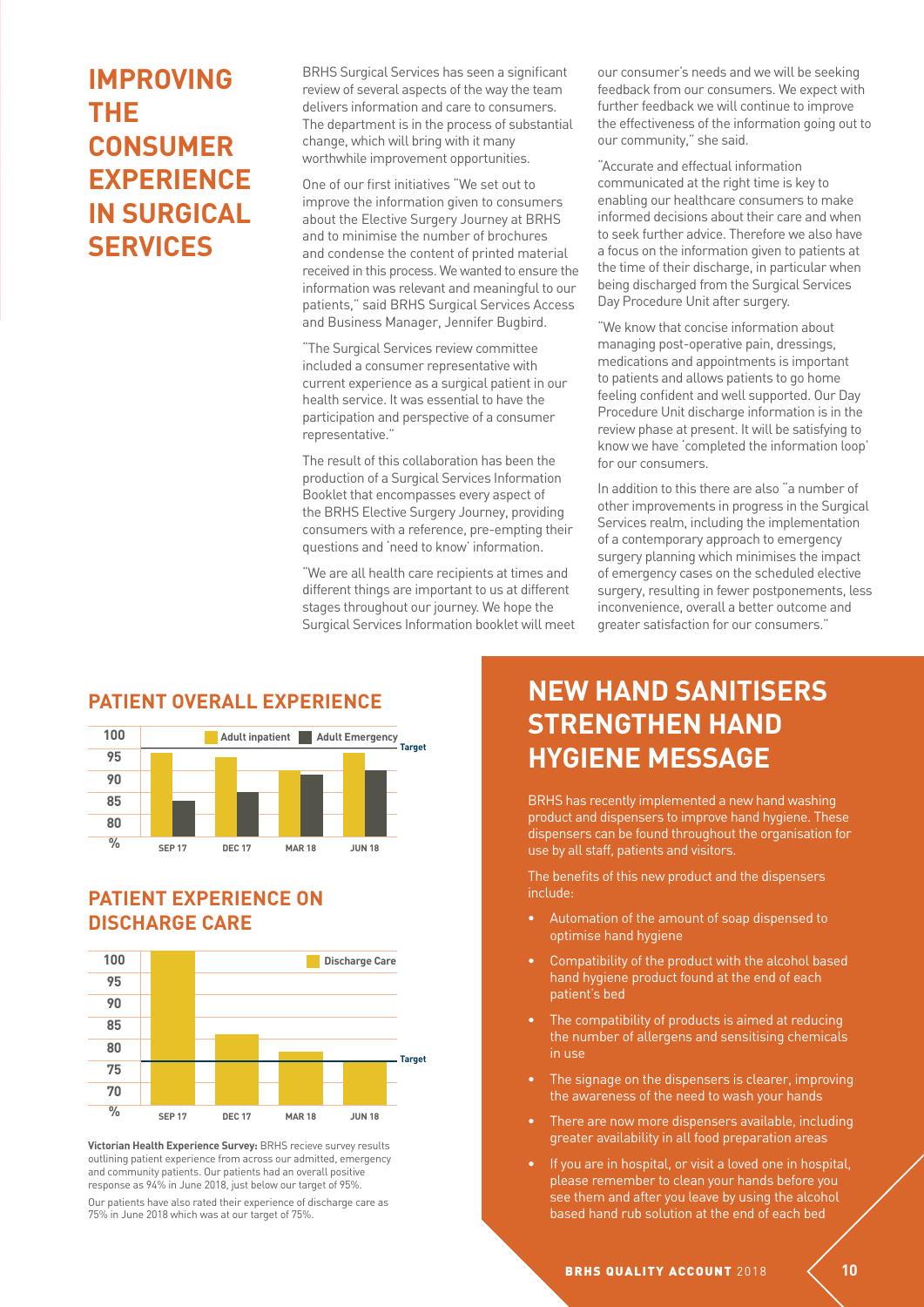## **COMMUNITY HEALTH IMPROVING THE PLANNING OF CARE WITH YOU**

BRHS Community Health Service delivers care for the community in the areas of continence management, diabetes management, breast and prostate cancer care, cardiac and pulmonary rehabilitation programs, family planning, women's health and health promotion.

To understand the experience of our clients, we participate in the annual Victorian Health Experience Survey. Many of you will have received this survey if you visited one of our community health services late last year.

On reviewing the results of this survey and to ensure the overall safety and quality of our programs, BRHS Community Health Service has identified some areas for improvement. These include:

- **•** Ensuring all new clients are provided with all the information they need to prepare for their appointment
- **•** Working closer with clients to ensure all their needs are considered

## **INTERPRETER SERVICE**

Bairnsdale Regional Health Service has access to a Translating and Interpreting Service. If you or a family member require the assistance of an interpreter during your admission or appointment please let us know and we can arrange this.

We also have access to many patient information brochures in other languages to assist with patient education and communication during your time with us.

## **PREPARING OUR CLIENTS FOR THEIR APPOINTMENT**

All first time clients referred to our Community Health Service are initially contacted by the community health intake staff. This phone call is to allow for the completion of an initial needs assessment, which ensures all the client's needs are identified and their referral is made to the best possible clinician. These initial assessments will also help identify the urgency of clients' needs to ensure their appointment is made in a timely manner.

At the completion of this call, all clients are then sent information on the service they have been referred to, which includes a map of where to find the service and any associated cost with the service they are attending.

Self-referrals also speak with an intake worker and appointments with appropriate services are made and instructions given how to access the service and cost involved.

SMS reminders are also sent the day before the appointment.

## **PARTNERING CARE WITH OUR CLIENTS**

During the last financial year, the service commenced a review into care planning processes, with the aim to improve partnering with consumers. Assessment tools are used to appropriately identify a client's needs and to assist achieving client's goals with a clear documented plan of care.

All care planning with the Community Health Services includes an assessment tool specifically designed for each service to identify all health related issues and concerns within each specialist clinic. This ensures a standardised approach to assessment for all our clients.

The initial step in the care plan improvement project involved the measuring of clients care plans. This process allowed staff to identify areas where they could improve on their care planning skills. Support was provided to staff through a daily review of the use of care plans and discussion on what makes a successful care plan and the benefits of good care plans. This support, through daily meetings allowed for the development of joint learning opportunities and peer support within the team.

The discussion of regular care planning processes with the community health team has increased knowledge of referral pathways and resources available. Information can then be given to the client to ensure that appropriate goals are made and assist with appropriate referrals when gaps in care are identified.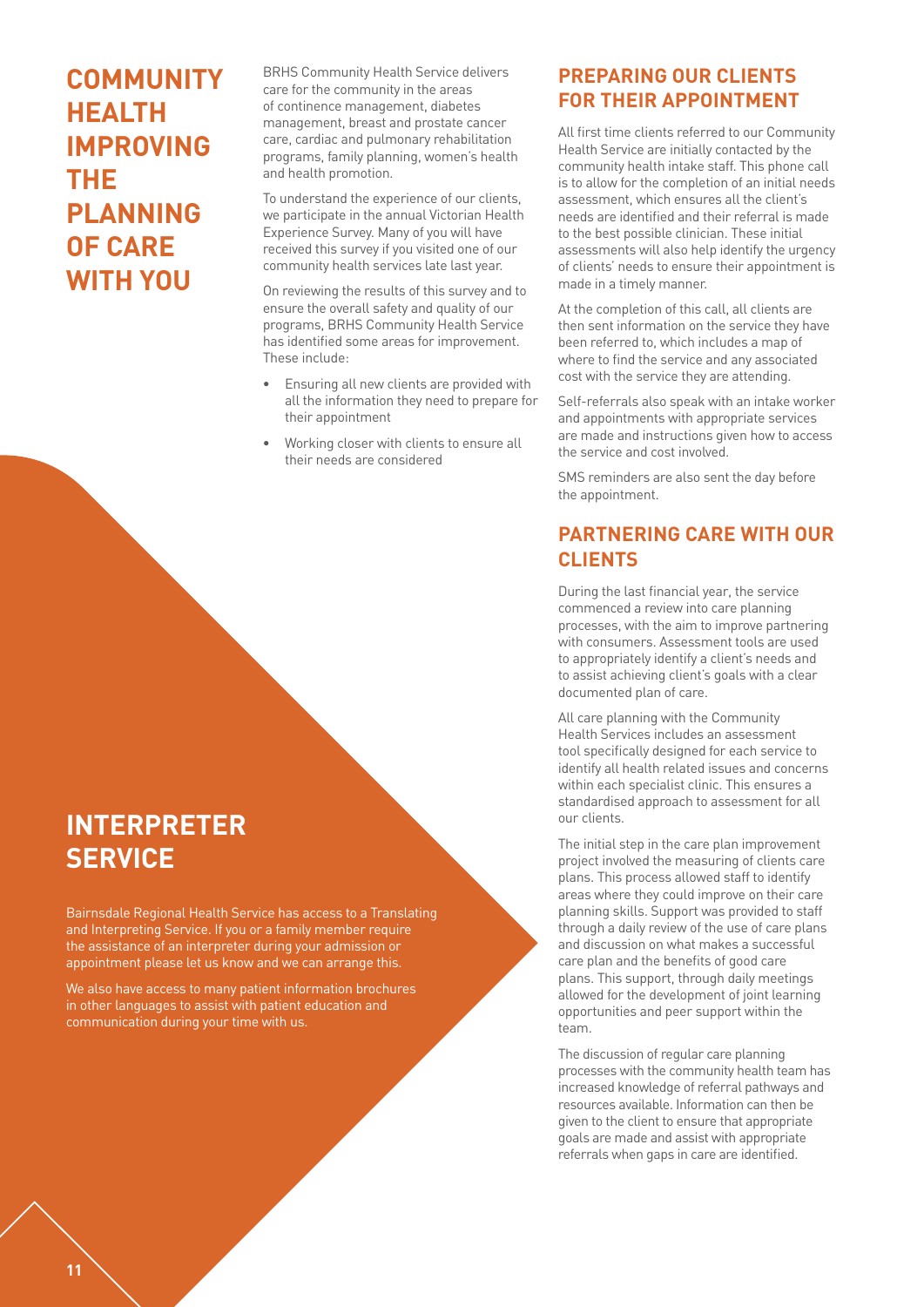*Every Patient Every Interaction Every Day* 

**OPPORTUNITY TO PRODUCE EPIC RESULTS IN PATIENT CARE**

What is patient centered care? It is health care that is respectful of, and responsive to, the preferences, needs and values of patients and their families.

The widely accepted elements of patient centred care include respect, emotional support, physical comfort, information and communication, care coordination, involvement of family and carers, and access to excellence in clinical care.

When healthcare providers, patients and families work in partnership the quality and safety of health care rises, costs decrease, provider satisfaction increases and patient care experience improves. Patient-centred care can also positively impact on health organisations finances, quality, safety and satisfaction.

Based on evidence and research, Bairnsdale Regional Health is 'renovating' the organisational commitment to patient centered care and has embarked on a project called the EPIC Nurse project where EPIC stands for Engaging Patients In Care.

The EPIC program will ensure a successful, standardised and consistent clinical approach throughout the hospital to patient centered and engaged care.

Evidence shows that outcomes are improved significantly, risks and harm are reduced and staff experience improves when the following elements already outlined are central to every day operation.

BRHS identified leads will mentor and feedback on the staff / patient experience, while implementing new patient information boards, a scheduled rounding process and using EPIC the rounds will focus on:

- E **Environment (Warm, Cold, Call Bell, Table)**
- P **Pain/Pills**
- I **Instigate (What can I do for you right now?)**
- C **Comfort (Position, Ambulation, Toilet)**

Accountability at all levels for improving patient-centred care will be essential for the success of EPIC.

BRHS executive and senior leadership staff have committed to this initiative by providing a supportive and positive environment for staff.

This process will ultimately build staff confidence and capacity and in turn embed a patient centred approach improving patient experience while being in hospital.

Regular monitoring and reporting of patient feedback will be done by ANUMs, the ward NUM and executive leads.

Staff will also be provided with opportunities to feedback the success and improvements of engaging patients in their care.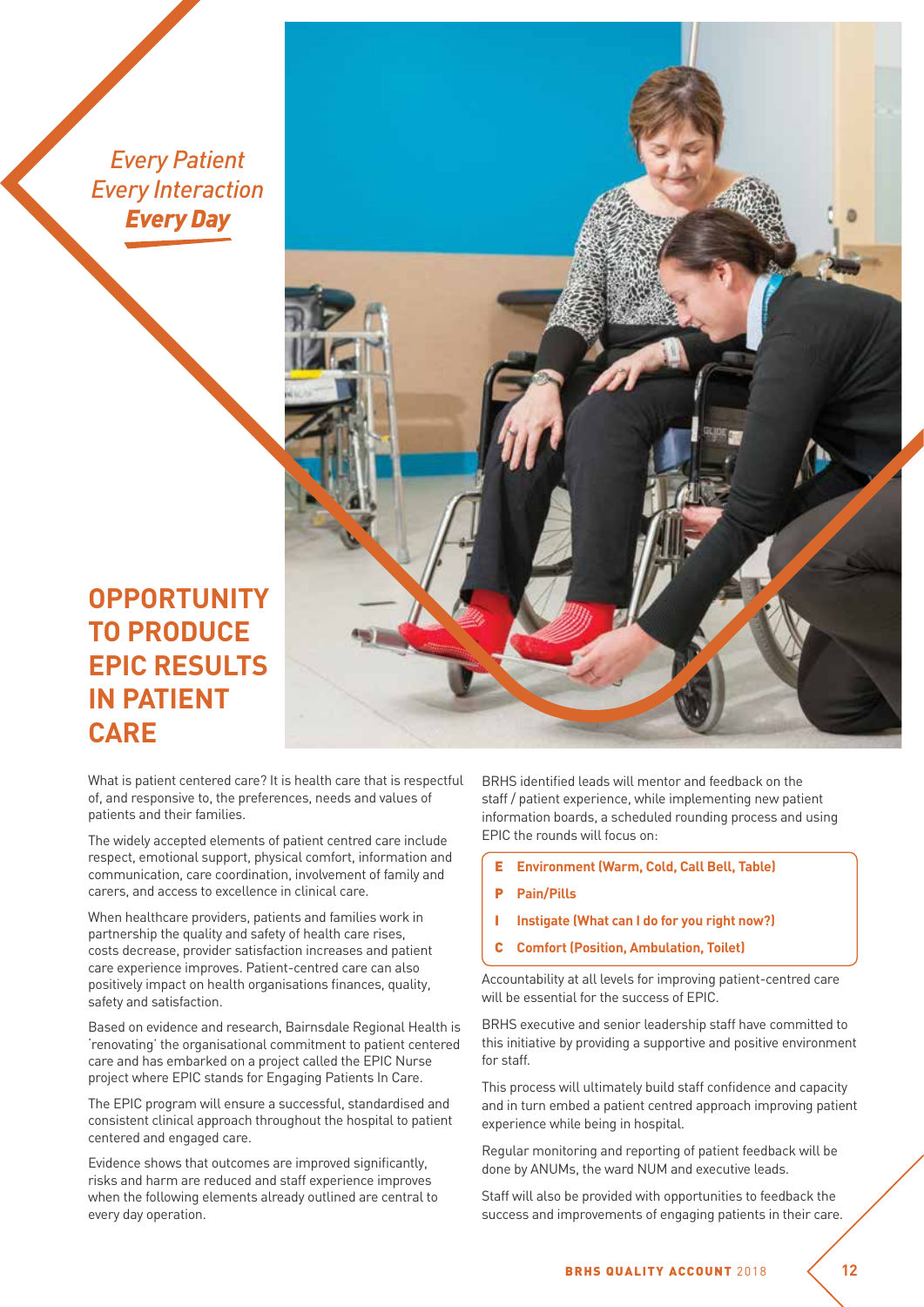## **YOU PROVIDE FEEDBACK AND WE LISTEN**

Bairnsdale Regional Health Service welcomes your feedback. As consumers and visitors to the organisation, BRHS relies on information about your experiences to help improve as a healthcare service. We appreciate hearing what has gone well and where things could improve.

Feedback can be provided to the service in a number of ways. If you are visiting any one of the BRHS facilities you will be able to see Feedback Forms located in many places. If you cannot find a form, please ask for one from any staff member.

Online feedback is another option that many people prefer. The BRHS website has a section where you can submit your feedback to the organisation. This is located at **http://www.brhs.com.au/ feedback/**

Alternatively, our staff are always happy to listen. If you prefer to sit with someone and talk about your experience this can be arranged.

 You can provide your feedback to any of our staff members, or if you prefer you can ask to speak to the Quality Manager who manages feedback received within the organisation.

All feedback received at BRHS is forwarded to the Quality Manager. This includes compliments, complaints, and suggestions for improvements. For the management of complaints, the first step in the process is acknowledgement of your feedback, and the BRHS Quality Manager will contact you within five working days. Generally this contact is via a phone call where your concerns will be clarified and the process of complaint investigation is explained.

Within the last financial year, 95 per cent of all complaints were acknowledged within five working days, which is an improvement from 92 per cent of complaints acknowledged within 5 days in the previous financial year.

All complaints are then thoroughly investigated, which can include reviews of medical records, reviews by managers of their processes, or interviews with staff involved. The process of investigation includes reviewing what occurred, preparing strategies as to how BRHS can prevent an issue from occurring again, and then implementing those strategies and improvement processes.

When the investigation is complete, the complainant is contacted and informed of the outcome. In the last financial year, 87 per cent of all complaints were able to be resolved within 35 working days, which is an improvement from 78 per cent in the previous financial year.

As a result of your feedback the following improvements have been made:

**• Improved appointment allocation for clinics through the Medical Imaging Department to reduce waiting times for consumers**

- **• Improvement in availability and labelling of gluten free meal options in the cafeteria**
- **• Improved assessment for, and referral to, post-acute care services following hospital presentation. This ensures appropriate support is provided to patients in the community**
- **• Expansion of treatments offered within the oncology department to allow for treatment of some Multiple Sclerosis patients. This means that these patients can access treatment in their own local community, and relieves the need for them to travel to Melbourne for care**

Each complainant who was contacted via phone was also asked a few short questions in order to monitor satisfaction with the complaints management process.

For each question BRHS asks complainants to rate their satisfaction out of five, one being not happy and five being very happy. The responses rate on the satisfaction of feedback resolution is very pleasing with an average of:

- **• 4.9 out of 5 satisfaction with the process of how their complaint was managed**
- **• 4.8 out of 5 satisfaction with the outcome reached in their resolution, and**
- **• 4.9 out of 5 satisfaction with the time the complaint management took to resolve.**

## **STAFF VIEWS ON PATIENT SAFETY**

**People Matter Survey:** BRHS participate in the People Matter staff survey annually. This survey gives us the best understanding of our organisational of this survey is the Patient Safety section which outlines the staff perspective of how safe our organisation is.

**Patient care errors are handled appropriately Staff are trained well Staff are encouraged to report patient safety concerns The culture allows for learning from errors Trainees are adequately supervised Suggestions for patient safety are acted on Management drives safety We would recommend friends to be treated here Overall patient safety culture**

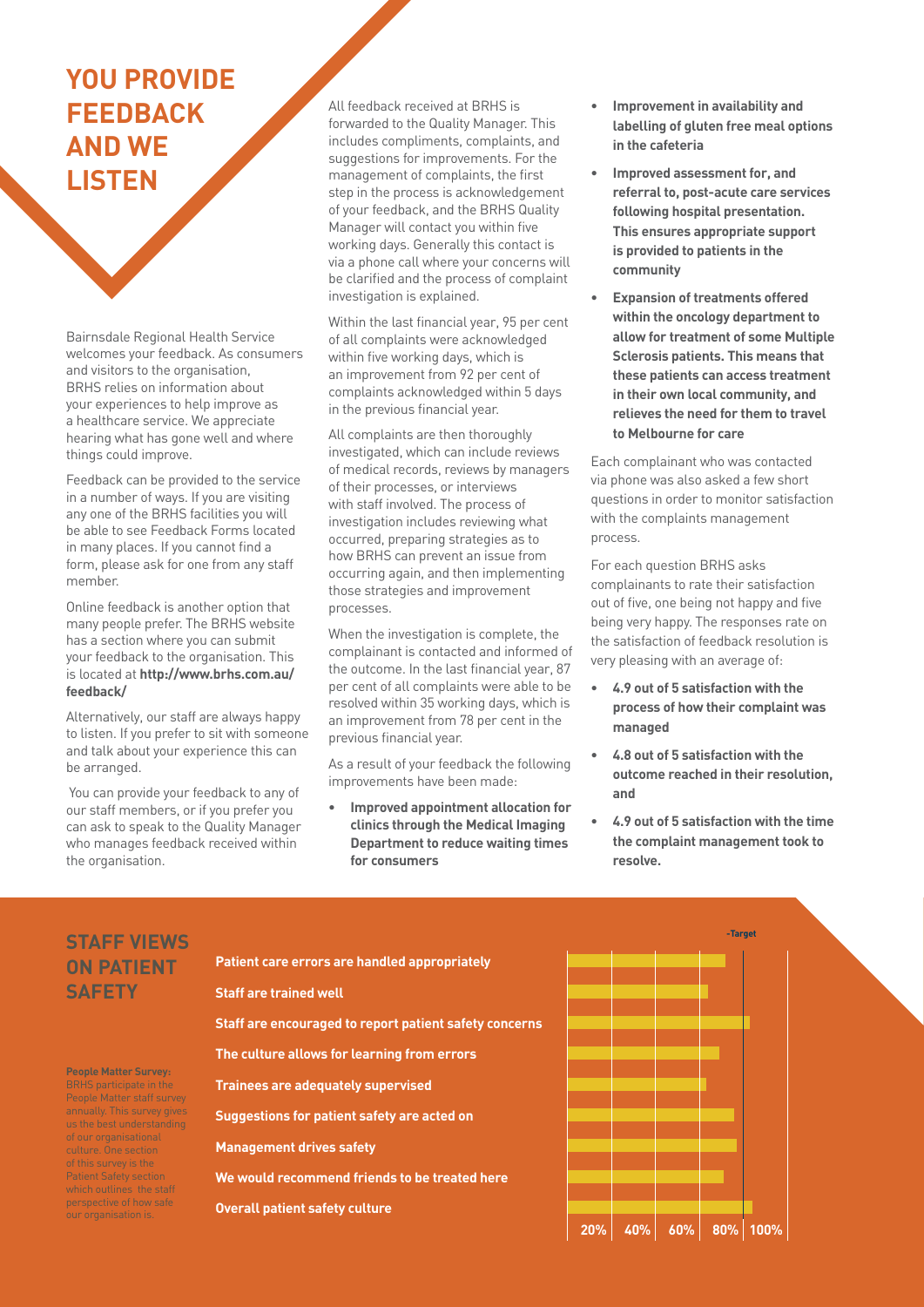

Security of patients and staff within hospitals is a widely published issue across Australia. To ensure our patients and staff are safe, BRHS doubled its security staff in April 2018. This increase in staff has allowed an improvement from overnight security only, to now having a presence in the hospital from noon to 6:30am. These times have in the past been when security support has been needed the most.

The security staff are now able to provide full patrols of all buildings across our hospital campuses, car parks and garden areas. Since this increase in security, staff have reported feeling safer. They are able to be escorted to their cars after hours in the dark, as well as knowing trained help is on hand in difficult situations.

During the morning hours when security is not present in the hospital, our code grey response team is available to assist in the protection of staff and patients. These staff have been provided with training on de-escalation techniques to assist them in their role. BRHS is also supported by the local police in any situation requiring their expertise.

## **IMPROVEMENTS IN PATIENT AND STAFF SECURITY**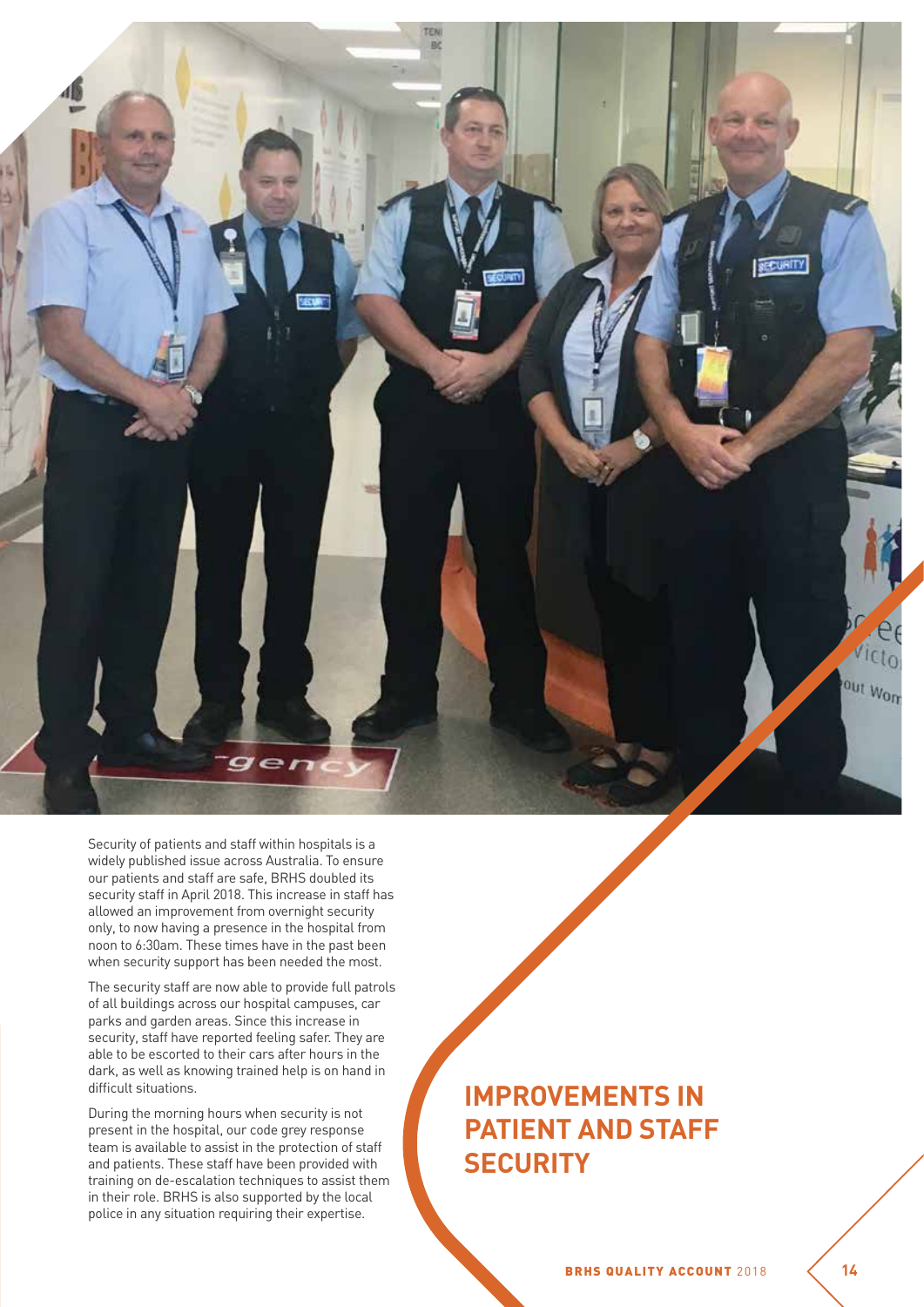## **FOCUS ON SERVICE DELIVERY DURING ACCREDITATION**

BRHS underwent an organisational wide EQuIP National accreditation survey by the Australian Council on Healthcare Standards (ACHS) in June 2018. This survey was conducted by three surveyors over three days, where they reviewed the organisational governance, patient safety and quality of care, along with the process of partnering with consumers.

The ACHS EQuIP National accreditation covered 15 individual standards which outline expected levels of service delivery in the areas of:

- **1.** Governance this included the BRHS policy and procedure system, committee structures, staff training, risk management, quality systems and consumer feedback processes
- **2.** Partnering with Consumers this included our involvement of consumers in BRHS governance at all levels
- **3.** Infection Prevention the processes of preventing and managing infections within the hospital
- **4.** Medication Safety the processes of prescribing, dispensing, storage and administration of medications
- **5.** Patient identification –the processes of correctly identifying patients and matching them to the correct procedure
- **6.** Clinical handover the processes of communicating and sharing information from shift to shift and between disciplines
- **7.** Blood transfusions the processes of correctly prescribing and administering all blood products
- **8.** Pressure injury prevention –the risk assessment of all patients, and associated strategies to prevent pressure injuries
- **9.** Deterioration the processes of identifying and responding appropriately to any patient deterioration
- **10.** Falls Prevention the processes of risk assessment, prevention of falls and measures to reduce harm from falls
- **11.** Service provision which included ensuring BRHS has appropriate processes in place, offers timely access to services and gains appropriate consent obtained for treatment
- **12.** Provision of Care involved appropriate patient assessment, planning of care and discharge planning
- **13.** Workforce planning processes of recruitment, training and employee support
- **14.** Information Management covered the management of health records, corporate records and technology
- **15.** Corporate systems and safety covered strategic planning, environmental management, emergency management, occupational health and safety and our facilities management.

At the completion of the survey, BRHS received many positive compliments from the surveyors regarding organisational processes.

There were only three areas where improvements were required. They included:

- **•** Ensuring all fire safety requirements are up-to-date
- **•** Ensuring BRHS implements more evacuation drills outside of business hours, and
- **•** To improve the use of patient identification when talking to patients during handover.

BRHS has completed all of the above recommendations and these improvements have been checked and approved by the accreditation team.

Preparation for the transition to Version 2 of the Australian Commission on Safety and Quality in Healthcare Standards have already commenced, and will continue to be a focus over the next financial year.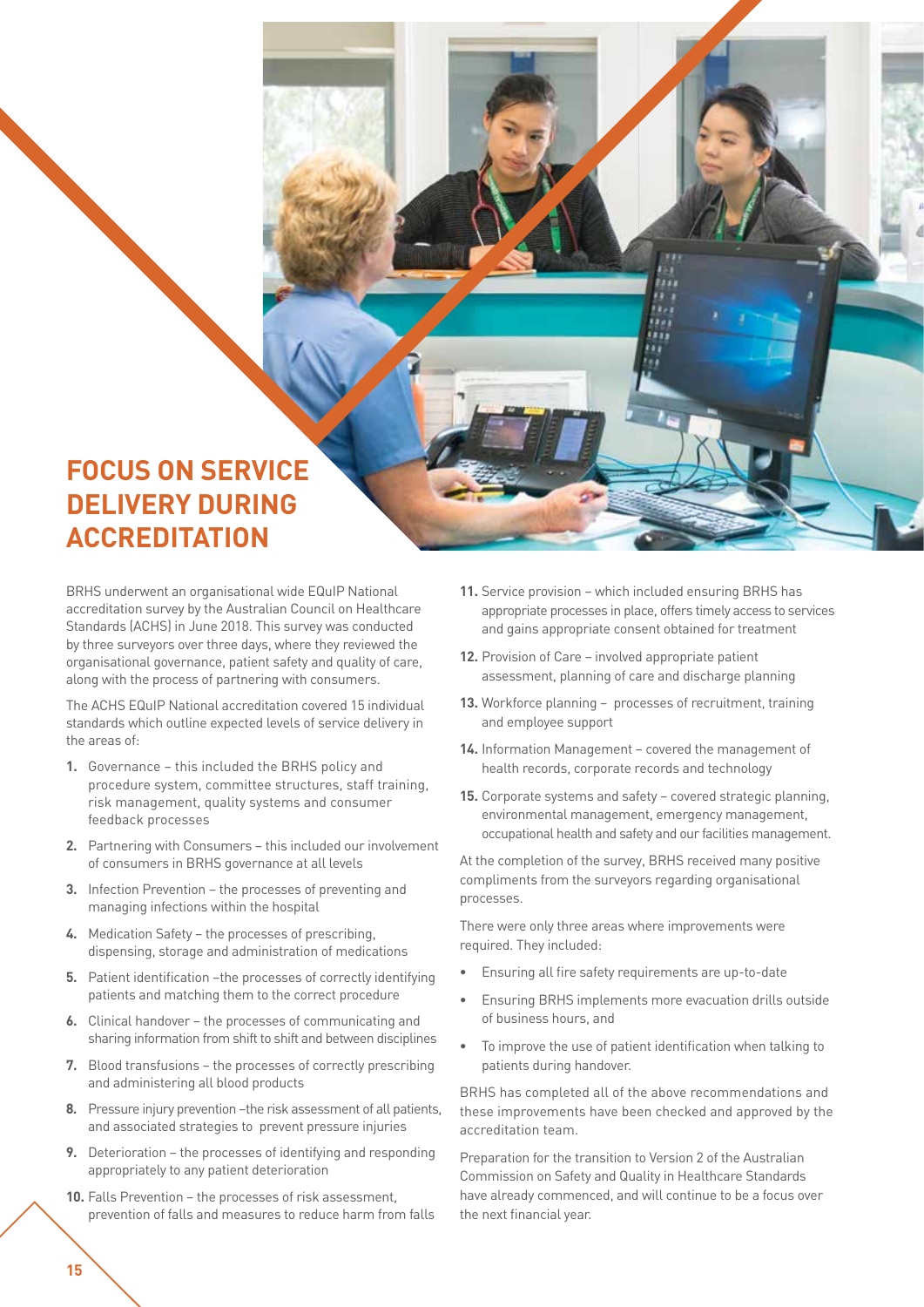#### **STAPHYLOCOCCUS AUREUS INFECTION RATE**



**Staphylococcus aureus infection rate:** BRHS has a very low SAB infection rate. The graph is represented as per 10,000 occupied bed days. Due to the size of our organisation the increase noted in October has occurred from only 1 or 2 cases in that 3 month period.

## **STAFF IMMUNISATION RATE**



## **TARGET SET AT ZERO FOR SAB INFECTIONS**

When germs infect the body and get into the blood, the condition or infection is known as bacteraemia. When the germ causing the bacteraemia is Staphylococcus aureus, the condition is called Staphylococcus aureus bacteraemia or SAB for short. This infection can be acquired in the community but sick patients admitted to hospital are more susceptible and therefore can be acquired when in hospital also.

SAB is extremely serious and can be life threatening if not recognised and treated immediately. If contracted it requires immediate medical intervention before the infection causes damage to organs such as the liver and kidneys. Due to this life threatening nature of SAB, BRHS has embraced a target rate for SABs arising amongst our patients of zero. The State-wide target is to be less than 1 per 10,000 bed days.

As an Australia-wide initiative, all episodes of SAB that happen as a consequence of health care are required to be reported by all Hospitals. In Victoria these reports are directed to the Statewide hospital acquired infection coordinating Centre (VICNISS) for collating, analysis and reporting.

At BRHS we take very seriously the possibility of a SAB arising and so we continuously monitor our patients for signs that it might be occurring and take action immediately when it occurs.

Part of that response is to ensure the Emergency Department and other staff are well trained and properly staffed so that at the earliest possible sign of SAB arising appropriate action is taken. This action includes proper clinical investigation including early blood testing and implementation of antibiotics.

Skill training extends to the junior medical work force so that they are well supported in recognising and responding to SAB and have immediate access to resources to support and direct their practices.

During the year 2017/18 the rate of SAB arising during care in our health service was seen to decrease to 0.6 per 10,000 occupied bed days. This rate is a great improvement in comparison to the preceding two years when rates were 1.4 and 1.2 respectively.

This improvement demonstrates that the hospital's current strategies for protecting its patients from SAB and maintaining their health are effective.

## **IMPORTANCE OF HEALTH CARE WORKER INFLUENZA IMMUNISATION**

Bairnsdale Regional Health Service believes that by encouraging immunisation against influenza we are better protecting not only our staff, but also the families of our staff, our patients and their families too.

As part of a public health initiative of the Victorian Department of Health and Human Services (DHHS), influenza vaccine is provided by the DHHS each influenza season so that Victorian Hospitals may immunise their staff.

In 2017 DHHS also set an increased staff influenza vaccination target for hospitals of 80 per cent, which was an increase from the previous year's 75 per cent target. The staff vaccination rate is calculated using the total number of staff who worked one shift or more during the vaccination period.

The 2017 influenza season was particularly severe at BRHS and extended from April 2017 to October 2017. During this period there were large numbers of admissions to the BRHS Emergency Department and into the hospital wards. This created an increased workload for staff, which was exacerbated by the spread of influenza amongst staff and their families.

In 2017 BRHS aged care home, Maddocks Gardens, was also hit with a large outbreak amongst residents and this too was passed on to staff. Fortunately the very high rate of immunisation coverage amongst the residents diminished the intensity of the disease.

Throughout the immunisation period, which ends in August, BRHS ran a 'Simon Says' promotion. This promotion offered employees, as an incentive to get vaccinated, a cafe style coffee or hot chocolate from resident local barista, Simon.

This supported the success of the program, which achieved a rate of 79% against the state target of 80% and we can confirm continued improvement in the 2018/2019 year. during similar periods.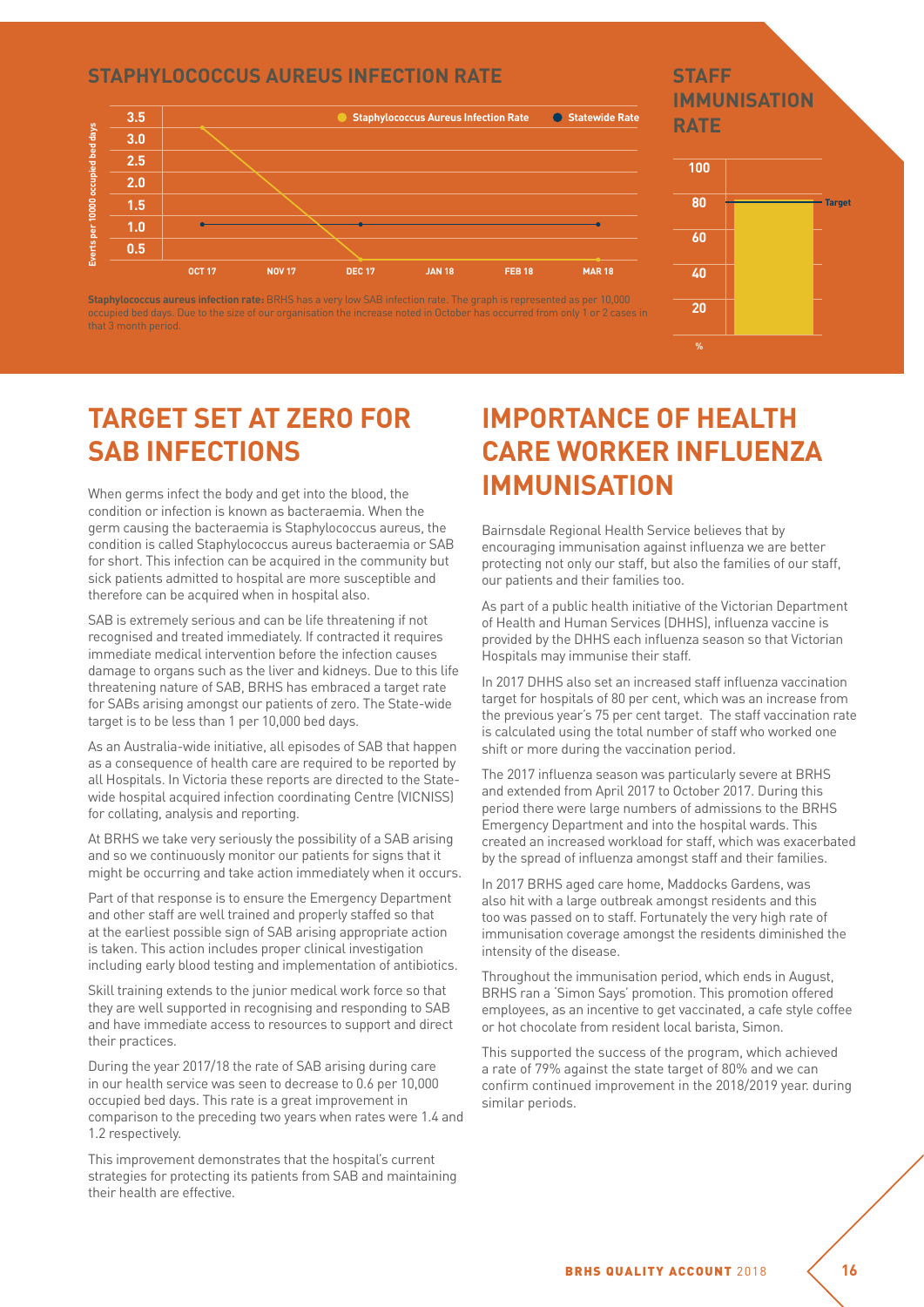## **MATERNITY CARE: A BETTER PROCESS FOR MOTHER AND BABY**

BRHS believes the care of a family pregnancy, new born babies and their new parents is a process of continual improvement to ensure the best outcome for all.

To measure improvements there are multiple key performance indicators (KPI) that are continually reviewed and reported within the organisation and to the Department of Health and Human Services (DHHS).

BRHS uses these performance KPI's to assess how its care is going, and to look for opportunities to improve. The following is an outline of two such KPI's that BRHS staff have been working on improving over the 2017/2018 financial year.



#### **SMOKING CESSATION RATE**



#### **FIRST PERINATAL VISIT BEFORE 12 WEEKS**



#### **SMOKING CESSATION**



**Definition for Smoking cessation Indicator Indicator 7:** The rate of women who smoked after

20 weeks' gestation as compared with before 20 weeks' gestation at each hospital. Data is presented as the relative reduction between these two rates – the 'smoking cessation rate' for Victorian public and private hospitals.

**Denominator:** Rate of women who smoked before 20 weeks' gestation.

**Numerator:** Difference between the rate of women who smoked before 20 weeks' gestation and the rate of who smoked after 20 weeks' gestation. **Limits** are based on the Perinatal Services Performance Indicators' lower and upper quartiles. Note that negative rates are possible, since the Numerator is not necessarily a subset of the Denominator.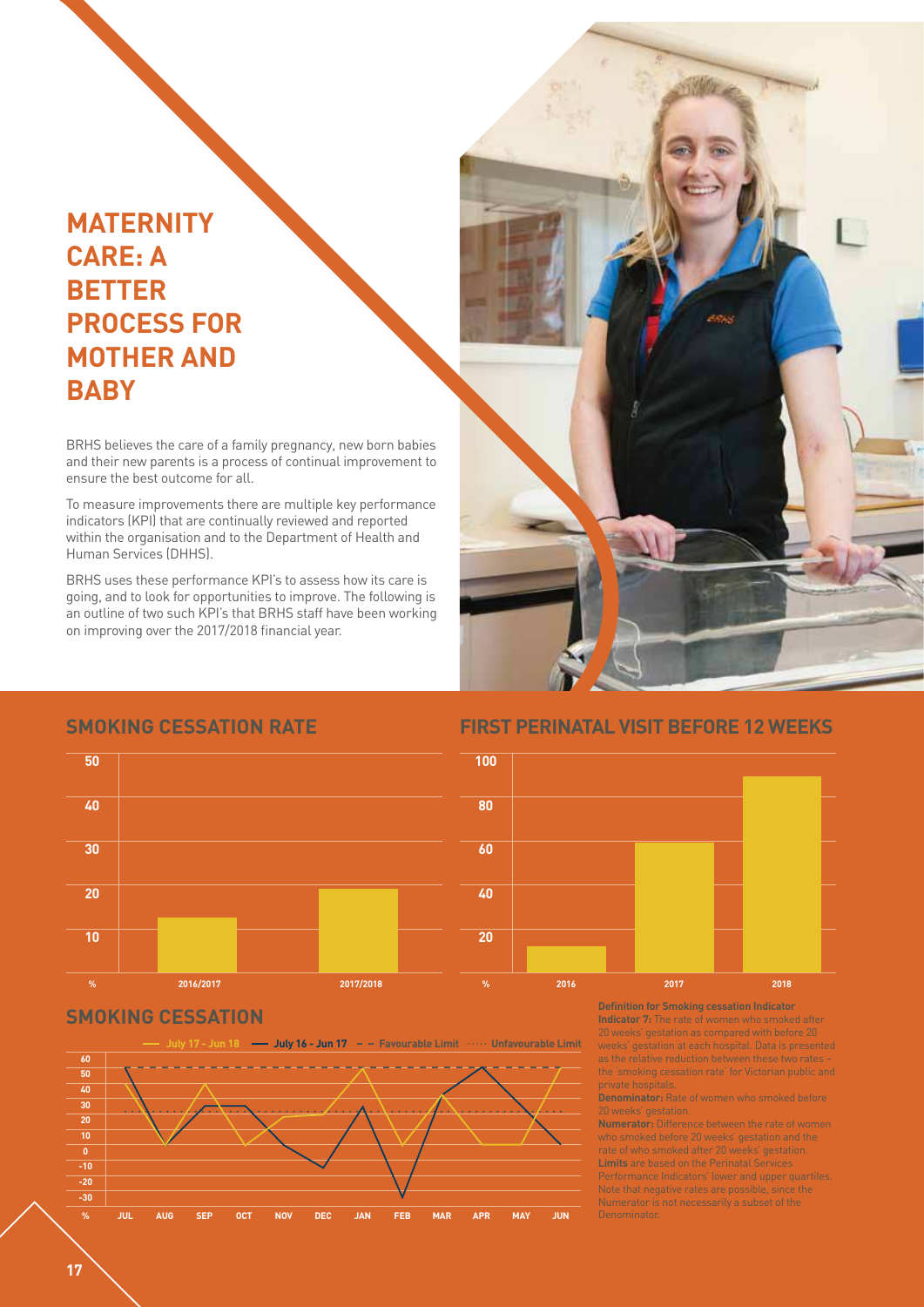#### **SMOKING CESSATION**

This indicator indirectly assesses the performance of the health service in providing smoking cessation advice, assistance and follow up during the antenatal period to reduce the rate of smoking amongst pregnant women and therefore the risk of poorer health outcomes for their babies.

Sustained interventions through education and support programs offered by the health service, general practitioners, midwives and other healthcare providers can help pregnant women stop smoking.

BRHS model of maternity care allows GP obstetricians and midwives to work collaboratively and in partnership with the women to provide care that is centred around their needs.

Since the commencement of Team Midwifery in June 2015, most women now share their antenatal care between their GP Obstetrician and a team of midwives. This has facilitated more opportunities for education and support for pregnant women in many areas, including smoking cessation.

BRHS has put into place numerous strategies to reduce smoking in pregnancy and utilizes the collaborative strengths of the Team

## **FIRST ANTENATAL VISIT BEFORE 12 WEEKS GESTATION**

The first antenatal visit is the first opportunity to provide care and advice related to the pregnancy. This visit can be provided by either your local doctor or community midwife.

Antenatal care refers to the period between conception and birth. It is recommended that women attend their first antenatal appointment within the first 10 weeks of pregnancy.

Early engagement with antenatal care enables caregivers to provide information, support and screening for any potential issues that might arise during pregnancy.

Provision of care that commences only after 12 weeks of pregnancy misses opportunities for preventative healthcare and is considered not ideal.

Bairnsdale Regional Health service's model of midwifery care allows GP Obstetricians and midwives to work collaboratively and in partnership with the women to provide care that is centered around their needs.

Since the commencement of Team Midwifery in June 2015, most women now share their antenatal care between their GP Obstetrician and a team midwife. This has facilitated more opportunities for education and support for

Midwifery Model to deliver these interventions which include:

- **•** Identifying further educational requirements of midwives to provide smoking cessation advice and interventions
- **•** Reviewing written information and support available through the QUIT program for both women and clinicians and displaying written information in appropriate areas
- **•** Working closely with the Aboriginal Health Unit and GEGAC Midwife and Boorai (wellbaby) health worker, to use and display some locally developed posters and written information around smoking
- **•** Identifying gaps in service around smoking cessation interventions
- **•** Ensuring that clinicians know how and whom to refer women to for extra assistance if required
- **•** Ensuring data entry into the Birthing Outcomes system is correct to truly reflect the hospital's results

In 2015/2016, BRHS was in the least favorable range in the state with a smoking cessation rate of only 3.70 per cent.

According to available data, BRHS Smoking cessation rate in 2016-7/2018 IS 19 per cent and the plan is to continue to focus on this area.

pregnant women in many areas, including early engagement of antenatal care.

BRHS antenatal clinics are located in the CBD, where women can see both GP Obstetrician and a team midwife and have any necessary tests, such as an obstetric ultrasound. Working collaboratively together under one roof has facilitated improved teamwork and communication between all service providers.

Before the commencement of the Midwifery Model of Care, midwives only saw women once in the antenatal period at the booking in stage. Much opportunity was missed for midwifery information sharing on topics such as breastfeeding and the opportunity to develop a birth plan together with the GP Obstetrician, the midwife and the woman. This change has allowed women to meet a midwife at an early stage in pregnancy and has helped with the building of a trusting partnership between all parties

In 2015/2016 BRHS was in the least favorable range in the State, with the rate of women attending their first antenatal appointment before 12 weeks gestation being only 12 per cent.

On further review, it was identified that some of this was due to incorrect data entry which affected statistics. In 2017, according to available data, the rate has improved to 59 per cent. In 2018, the data is promising, with the rate of first antenatal visits before 12 weeks now at 89 per cent.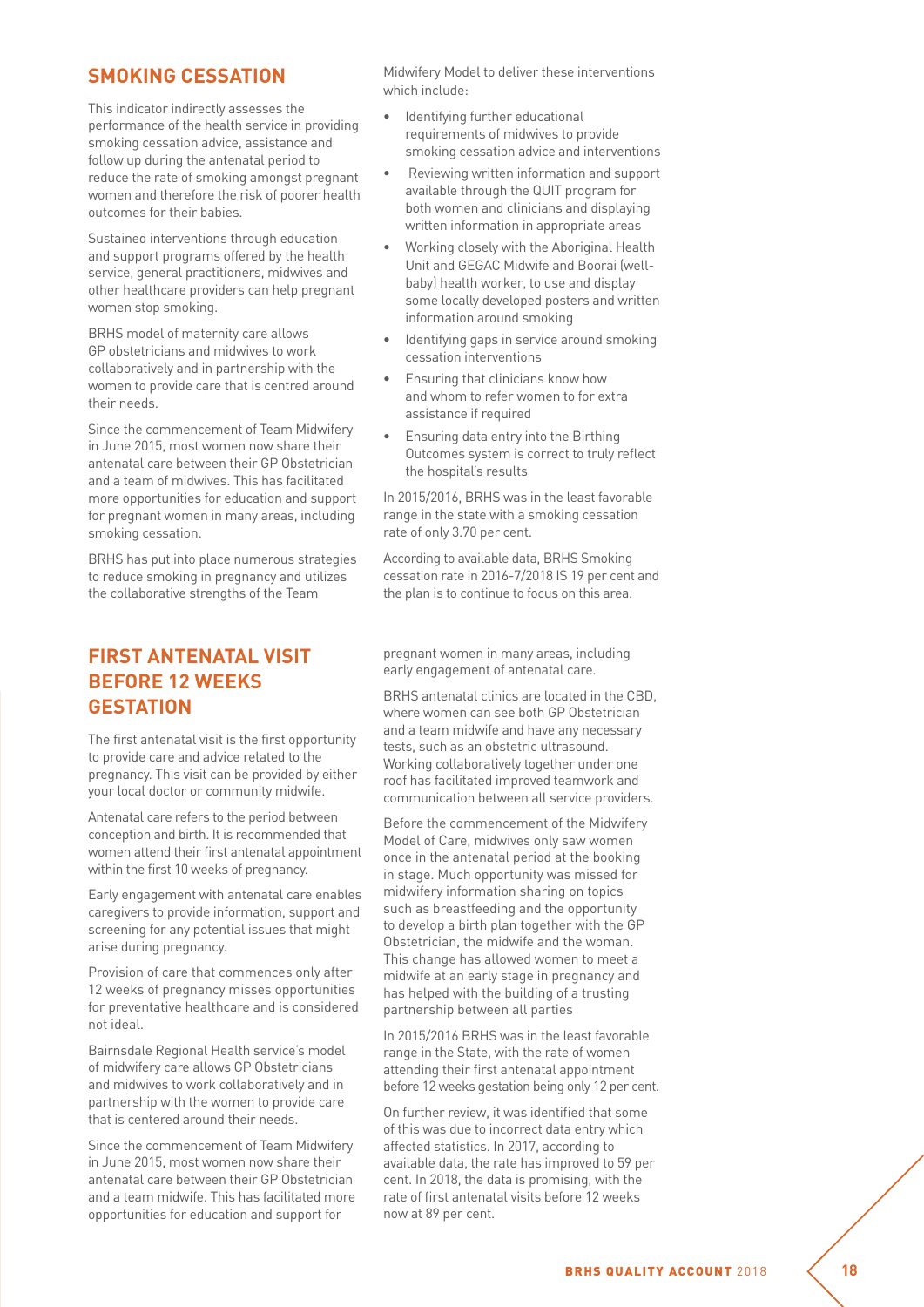## **RESIDENTS BENEFITING FROM CONTINUED IMPROVEMENT AT MADDOCKS GARDENS**

#### **PRESSURE INJURIES**

During the 2017 – 2018 period Maddocks Gardens had a total of 21 pressure injuries reported. A pressure injury is damage to the skin caused by friction or pressure. This can happen for a number of reasons and there are periods in people's lives when they are more susceptible to this type of injury as they are when they are frail and older. There are 4 levels of injury ranging from redness (stage 1) of the skin to deep wounds (stage 4), stage 1 being the lowest and stage 4 being the highest. Of these pressure injuries 14 (67%) were present on admission to the facility, while the remaining seven (23%) were acquired while in care and none higher than a stage 2.

Of those residents who sustained a pressure injury while in care several had a sudden deterioration in their condition resulting in a reduction in their ability to mobilise. A pressure care regime along with pressure relieving devices were put in place and care plans commenced to improve the pressure injury and ensure necessary care was provided.

All residents are assessed for their risk of pressure injuries on admission to the facility and this is reviewed when there is a change in their condition and at their monthly review.

## **FALLS AND FALLS WITH FRACTURES**

There was an overall increase in the number of falls during this reporting period compared to the previous year, however there was a decrease in the number falls causing harm in particular bone fractures.

The contributing factors for this increase in the number of falls has been:

- **•** A general decline in some residents health caused by the natural progression of their condition/s
- **•** New residents entering the facility now have greater needs than those previously admitted
- **•** Allowing residents to choose to move freely in their home if this is what they want to do despite the risk of falling
- **•** The number of fractures from falls decreased from 10 the previous year to four this year.
- **•** Strategies and improvements that are in place to minimise the number of falls and harm from falls are:
	- **-** Residents are encouraged to attend daily exercises with the Leisure and Lifestyle Team with residents enjoying the balance exercises
	- **-** The residents across all three areas now join in together for regular activities. This requires them to mobilise from one area to another on a regular basis
	- **-** Regular activities have been introduced that require residents to increase their mobilisation including shopping trips to town and bus outings to scenic areas around Bairnsdale
	- **-** Residents attend regular sessions with the Pain Management Team to minimise the impact pain has on their mobilisation
	- **-** Crash mats are used beside the beds of residents who are at a risk of falling to minimise harm if they did fall from their bed
- **-** Residents at high risk of falling are given a bed that is able to be lowered to the floor to help minimise harm if they roll out of bed
- **-** Sensor alarms are in place for at residents at risk. These alert staff when a resident is on the move so that staff can quickly assist if needed
- **-** Additional nursing hours were implemented in Sutherland Lodge to ensure assessments and implementation of prevention strategies are in place
- **-** Leisure and Lifestyle staff, along with volunteers, are on duty at the times of the day of greatest need to support residents in Sutherland Lodge
- **-** Additional care staff hours are available in Banksia Unit when residents needs require this also

Obvious from the above, one of the biggest improvements to this area has been the change in the Leisure and Lifestyle program. The residents across all areas now join in together for activities, which has over time seen an increase in resident participation and a growth in wellbeing.

## **PHYSICAL RESTRAINT**

Maddocks Gardens ensures that any devices that restrain people in anyway are only used at the residents request or with their permission. Maddocks Gardens reported the use of one physical restraint device that was used in the first two months of this reporting period. This was a bed rail that was specifically requested by the resident and his family to maximise his ability to move around his bed.

## **NINE OR MORE MEDICATIONS**

Staff at Maddocks Gardens continue to endeavour to decrease the number of residents who currently take 9 or more medications by having the topic as an agenda item at the Medication Advisory Meeting, having regular doctor reivews and having independent pharmacy reviews annually also.

The visiting pharmacisit reviews this when they are on site completing medication chart audits and the team leaders discuss it with the resident's doctor when they visit.

This key performance indicator has remained consistent with State-wide rates of residents taking 9 or more medications.

#### **UNPLANNED WEIGHT LOSS**

Over the past year we saw a reduction in the number of residents with significant weight loss (> 3kg over 3 months ) of just below 50 per cent as well as a reduction in consecutive weight loss (weight loss of any amount in consecutive months for three months) of close to 25 per cent.

Team leaders review the residents weight each month and if concerned they will make a referral to the dietitian to follow up and assess dietary requirements or eating and swallowing difficulties.

Following on from the introduction of a new meal delivery service in the previous year the facility continues to make improvements and residents are now enjoying more meal choices also.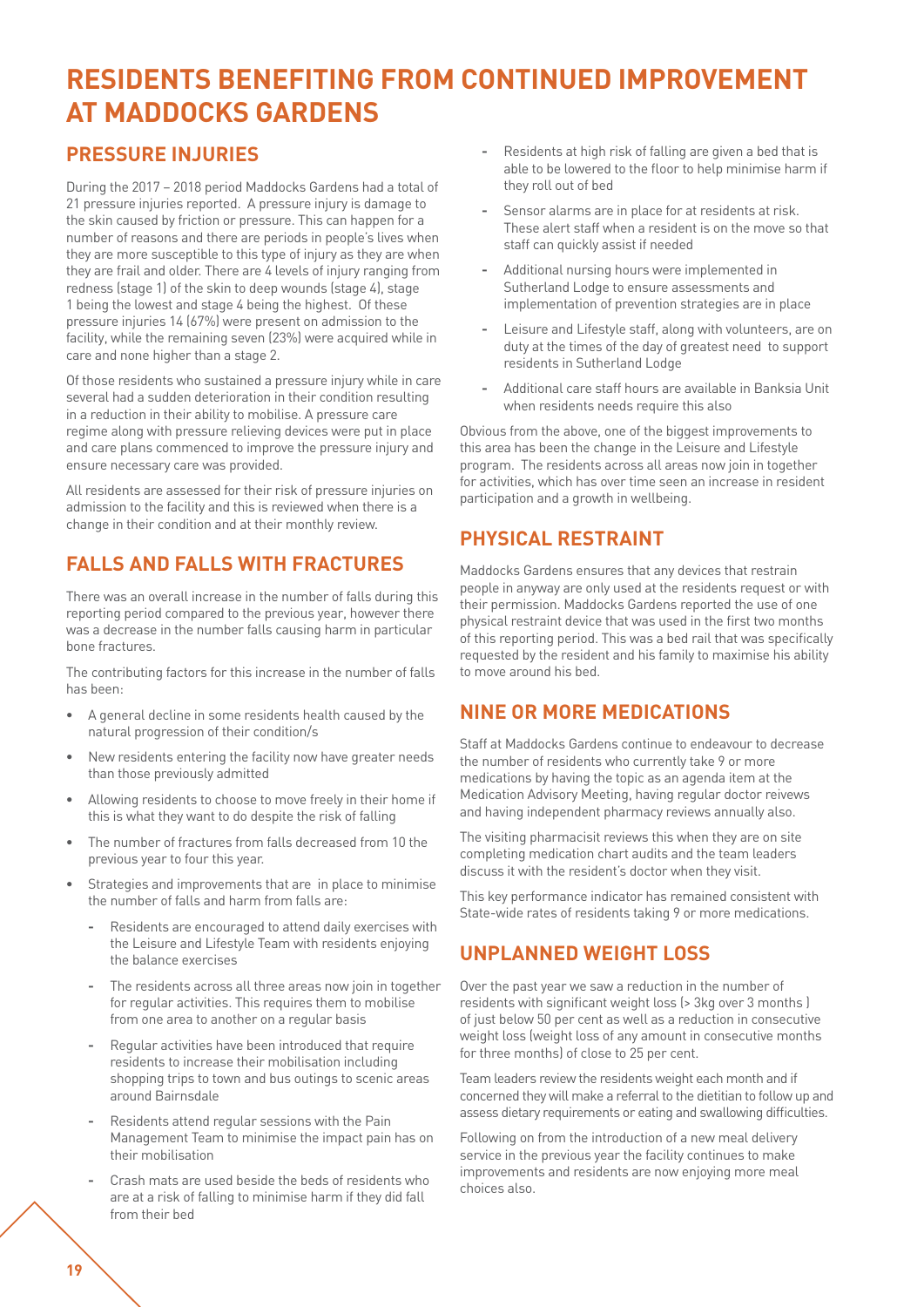

#### **PRESSURE INJURIES IN AGED CARE**

**Pressure injuries in Aged Care:** BRHS Maddocks Gardens reported last financial year only a small number of pressure injuries that were mostly under the upper acceptable limit, many of these were present on the resident when they arrived in our service.

#### **FALLS AND FALLS RESULTING IN FRACTURE**



**Falls and Falls resulting in Fractures:** BRHS Maddocks Gardens reported last financial year only a very small number of falls that were well below the upper acceptable limit for these services. Falls resulting in fracture were also very low.

## **USE OF 9 OF MORE MEDICATIONS**



**Use of 9 of more medications:** BRHS Maddocks Gardens reported last financial year a small number of patients on 9 or more medications, all of these patients have their medications review by their GP.

## **USE OF PHYSICAL RESTRICT**



**Use of Physical Restrict:** BRHS Maddocks Gardens reported last financial year only a very small number of time that the use of physical restraint was required.

#### **UNPLANNED WEIGHT LOSS**



**Unplanned weight loss:** BRHS Maddocks Gardens reported last financial year a small number of patients with unplanned weight loss, though the patients with significant weight loss were well below the upper acceptable limit.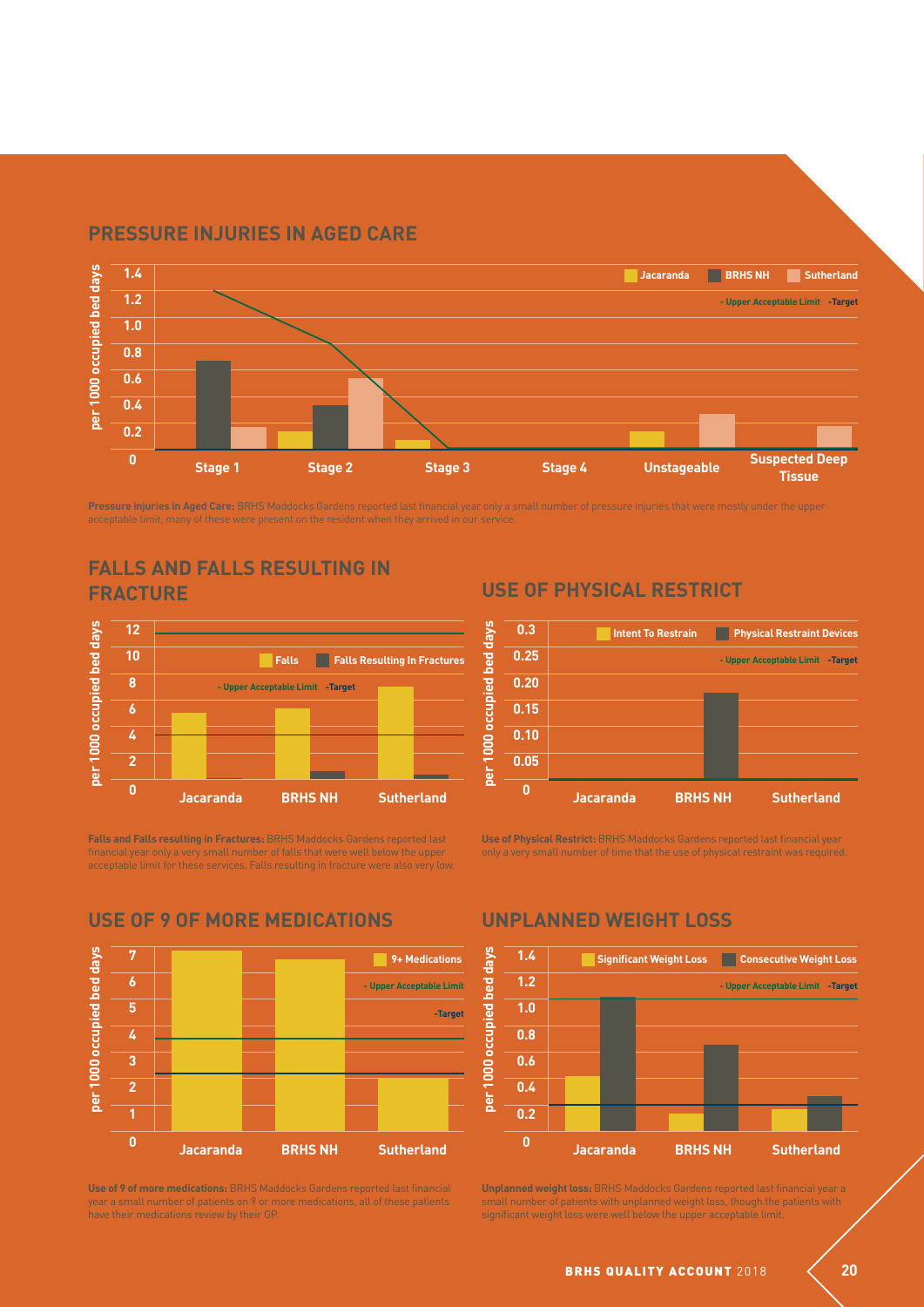

**ESCALATION PROCESS** In Australia and internationally, investigations into adverse events have shown that appropriate treatment has sometimes been delayed even when families have identified and reported concerns about clinical deterioration to the healthcare team.

**FAMILIES** 

**HAVE THE** 

**POWER TO** 

**ACTIVATE** 

**PATIENT** 

Families and carers are ideally placed to identify signs of clinical deterioration because:

- **•** The patient is well known to them, allowing subtle changes or signs of clinical deterioration to be identified by the family before being identified by the healthcare team
- **•** They spend time with the patient, providing additional surveillance to that already provided by the healthcare team especially during busy times.

As a result of this National Standard 9: *Recognising and Responding to Clinical Deterioration in Acute Health Care* requires that systems are in place to enable patients, families and/or carers to independently escalate their concerns to more senior clinical staff and be reviewed by them. This initiative has also contributed to consumers capacity to be an active participant within their care.

Bairnsdale Regional Health Service has a stepped approached system for patients, families and/or carers to escalate care. The initial step is to discuss your concern with the nurse looking after you. If you are still concerned then you or your family should

speak to the nurse in charge and request a clinical review. If your concerns have still not been addressed then we provide an emergency number for you or your family to ring to request a Medical Emergency Response Team to review.

The process of patients, families and carers activating the Medical Emergency Team via the dedicated emergency phone number is a recent improvement. The use of this number is explained and promoted to patients, family and carers at admission in both verbal and written format and is displayed at all times on the patient's bedside whiteboard and in key areas such as patient/family rooms.

BRHS recorded minimal cases of families or patients needing to initiate this in the previous year. However when initiated it has resulted in positive outcomes for the patient including one case where the patient became drowsy after being transferred from the bed to sit out in a chair. A Medical Emergency Team call was escalated by the family. The patient was assessed and alterations to their blood pressure medication made.

BRHS is continuing to develop and improve the system in place for patients, families and/or carers to escalate care and actively seeks feedback from those who activate their own Medical Emergency Team assessment.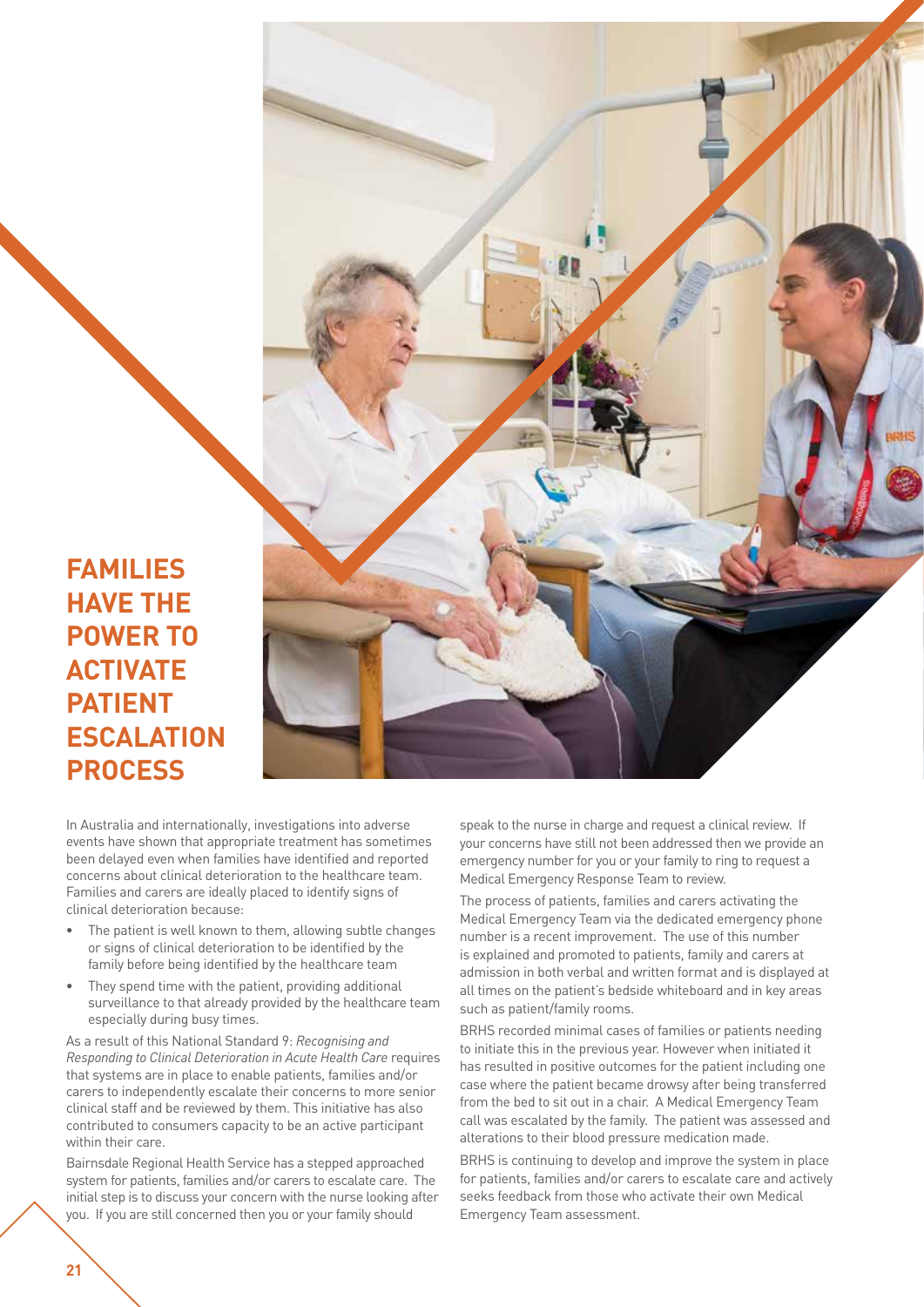## **PROMOTION OF ADVANCE CARE PLANNING ACROSS THE HOSPITAL**





**Advance Care Planning:** Number of recorded Advance Care Plans for patients over the age of 75 years. BRHS has continued its rate from last Advance Care Planning is the process by which people clearly document and discuss their values and preference of healthcare delivery so their choices can be respected in times when they are unable to voice their own needs. It also enable them to active contribute to their ongoing future healthcare.

Advance Care Planning has been widely promoted and people of all ages and health status are encouraged to participate.

In 2017, BRHS was a partner in the community promotion and education launch focusing on Advance Care Planning. The launch included a play entitled the "Unspoken Word: What will become of me" and was followed up by a question and answer session centering on end of life choices and Advance Care Planning. The presentation and play were conducted by COTA – the peak body for the older Australian.

There was a total of 204 community members from across East Gippsland that attended this launch over two sessions. Feedback from the sessions found that:

- **•** 99% of participants would recommend the session to others
- **•** 82% of participants indicated they would talk to someone about their end of life wishes.

At BRHS, the Complex Care team is the lead service providing support for Advance Care Planning. Many referrals are received for support to patients in this process, particularly within the oncology service.

The BRHS dialysis service is also a leader in this aspect of patient care planning with all of its patients supported to complete an Advance Care Directive.

All wards and units are encouraged to have a conversation with patients regarding Advance Care Planning with the process being explained to all patients and support is provided to any patient wishing to complete their own Advance Care Directive which can be supported by the Social Work and Complex Care Program teams.

When a patient completes an Advance Care Directive, or presents to the hospital for admission with an Advance Care Directive already in place, a clear section within their medical record is created to ensure the entire team know of the patient's wishes and plan for their healthcare needs.

BRHS has also created an alert within the computer patient record that shows the presence of an Advance Care Directive.

BRHS is committed to working with the community to increase the awareness of the benefits of Advance Care Planning.

If you do have an Advance Care Directive, please ensure you bring a copy with you to the hospital any time you are admitted so we can ensure we are respecting your plans and wishes if you become unable to communicate these yourself. If you do not have an Advance Care Plan please speak to your local doctor.

You can find more information on Advance Care Planning and directives on the following website **www.advancecareplanning.org.au**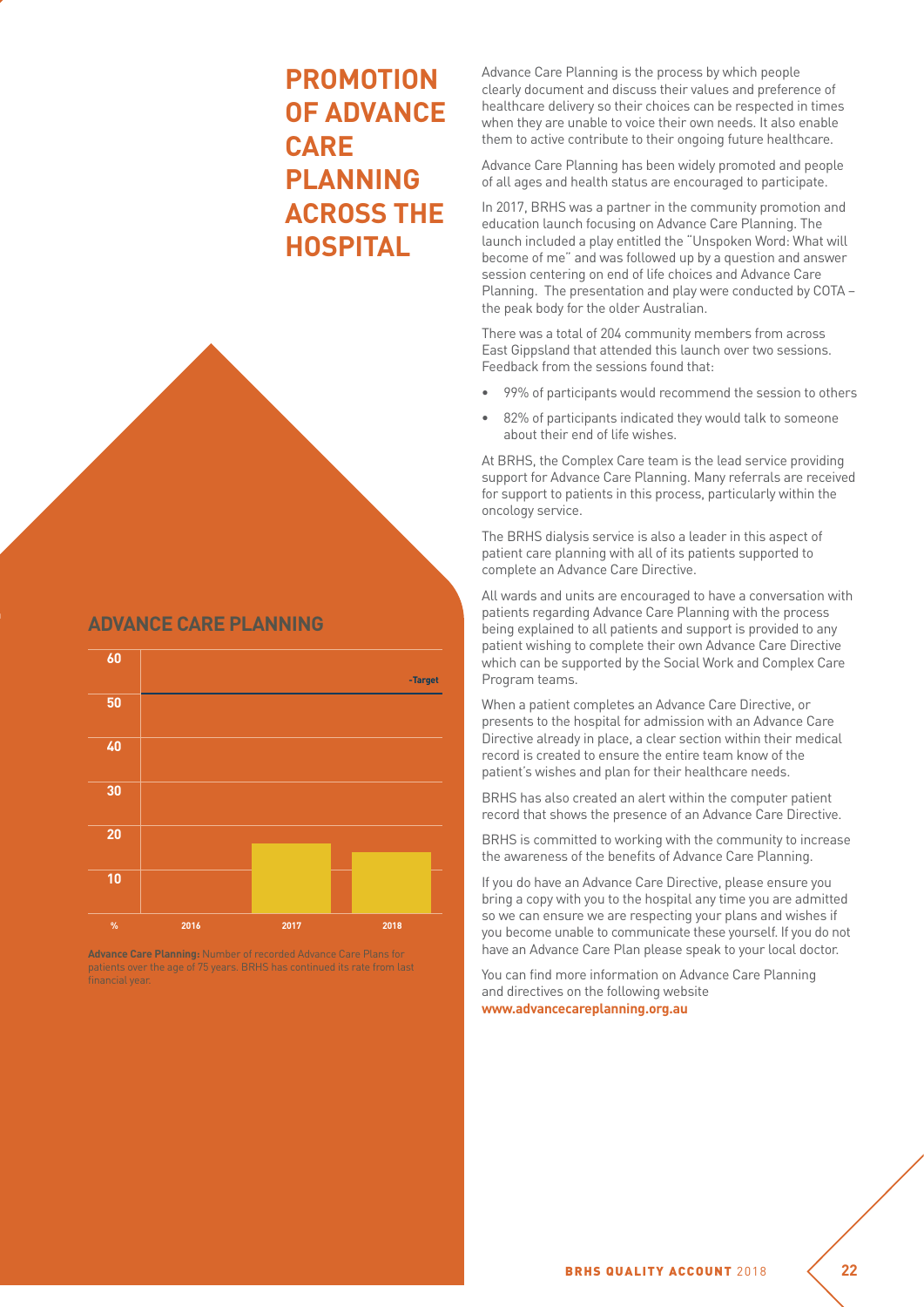## **AN INCLUSIVE APPROACH TO END OF LIFE CARE**

BRHS provides a coordinated and team approach to end of life care both in hospital and within the community, utilising the National Consensus Statement on "Essential elements of safety and high quality end-of-life care" from the Australian Commission on Safety and Quality in Health Care and Victoria's End of Life and Palliative Care Framework as a guide.

These frameworks outline essential elements of End-of-life care including:

- **1.** Patient centred care: All BRHS patients and their family are included in the planning and decision making regarding how and where they would like their end-of-life care provided
- **2.** Team work and coordinated care: both the hospital wards and home based services in the community have strong links with the Regional Palliative Care Service at Latrobe Regional Health (LRH). This link provides BRHS with access to specialist consultation from both a palliative care physician and nurse practitioner. BRHS also has links with the palliative care nurse practitioner through Gippsland Lakes Community Health (GLCH). BRHS also has close links to the local Aboriginal Community Controlled Health Organisations to collaborate within service provision to the local Aboriginal community
- **3.** Goals of care: all patients are regularly reviewed to ensure care is directed towards their goals. Weekly meetings with GLCH provide opportunities to discuss all new and current clients to identify any issues they may be having and provide expert consultation on meeting their needs. Weekly meetings also include a palliative care social worker that provides consultation on social issues like grieving, family support and wills
- **4.** Using triggers and responding to concerns: BRHS Home Based Services have introduced an afternoon shift from 1130 to 2000hrs to allow for more timely assessment and management of any concerns that occur for their clients. Staff in the hospital and in the community also have access to timely consultation on symptom management or care issues after hours through the support of the Regional Palliative Care Service at LRH
- **5.** Education, training and support all our staff have access to training and consultative support through the Regional Palliative Care Service

All patients within the palliative care service have Advance Care Plans in place that include their end-of-life wishes to ensure they are able to direct their own care. Discussions are held with patients and their family on end-of-life wishes and any concerns they have to ensure the most appropriate care is planned.

When patients are receiving end-of-life care in the community they are visited daily to ensure support is always at hand.

For further information on the BRHS palliative care services please see the website: www.brhs.com.au/health-services/ brhs-at-home/palliative-care/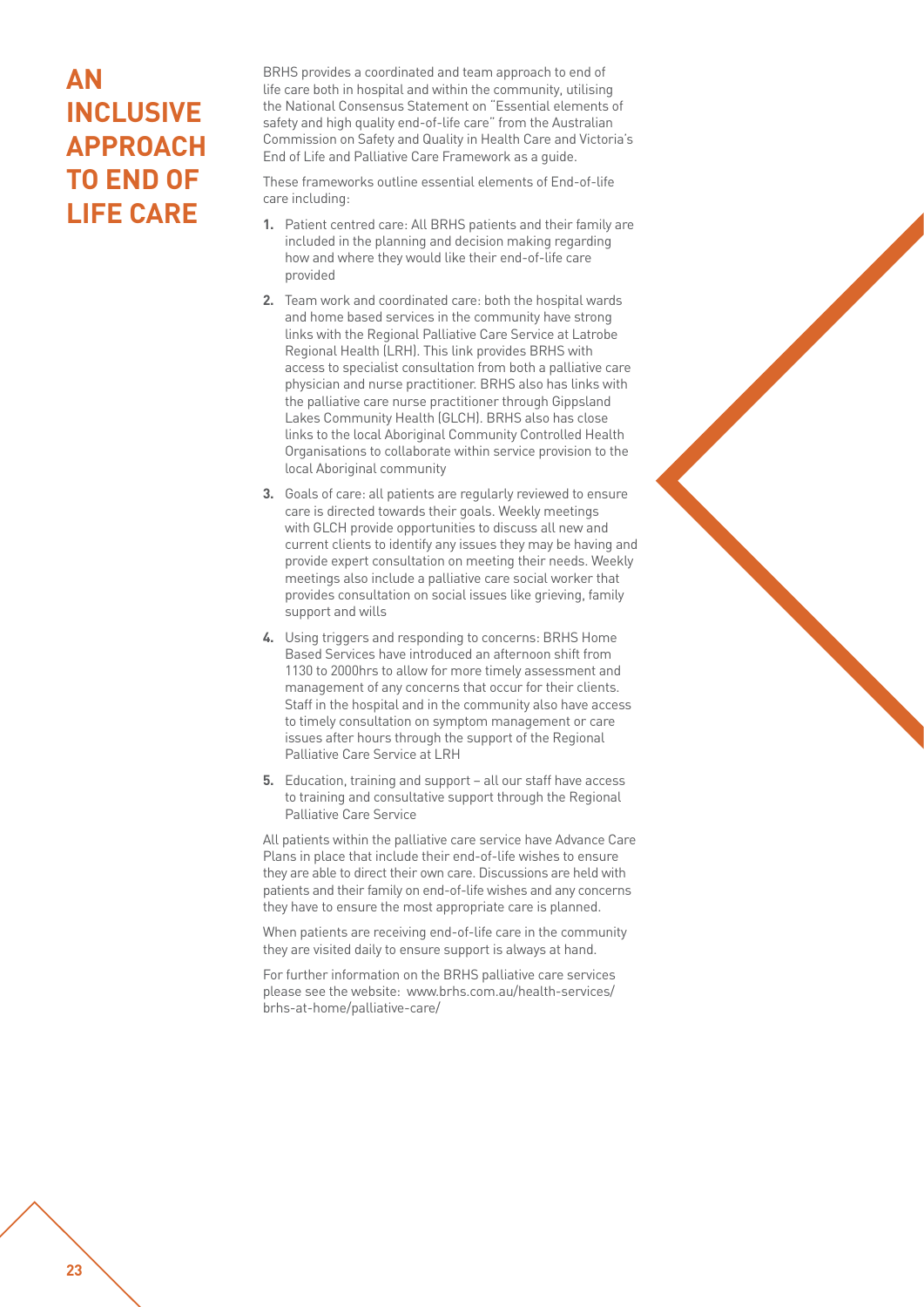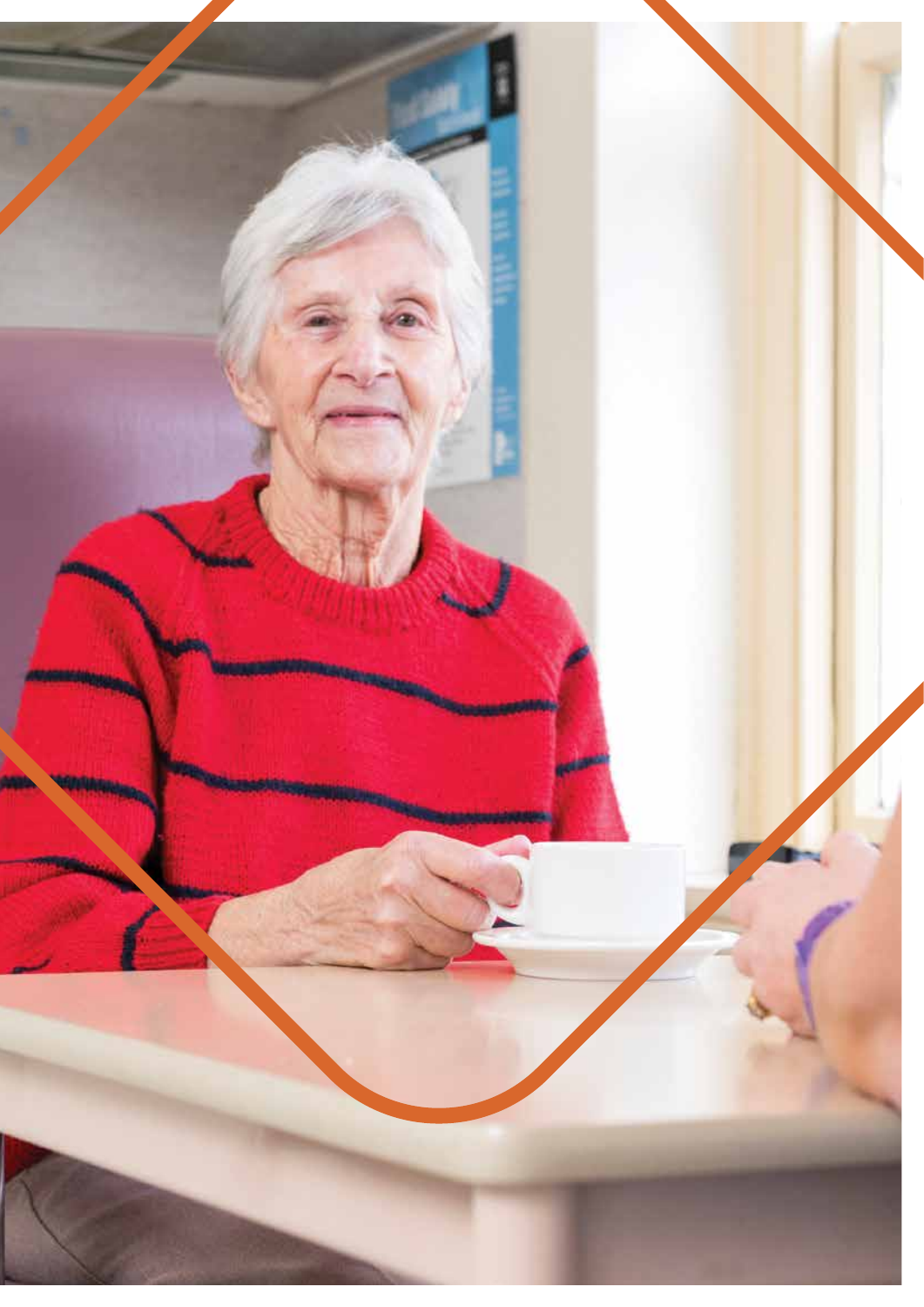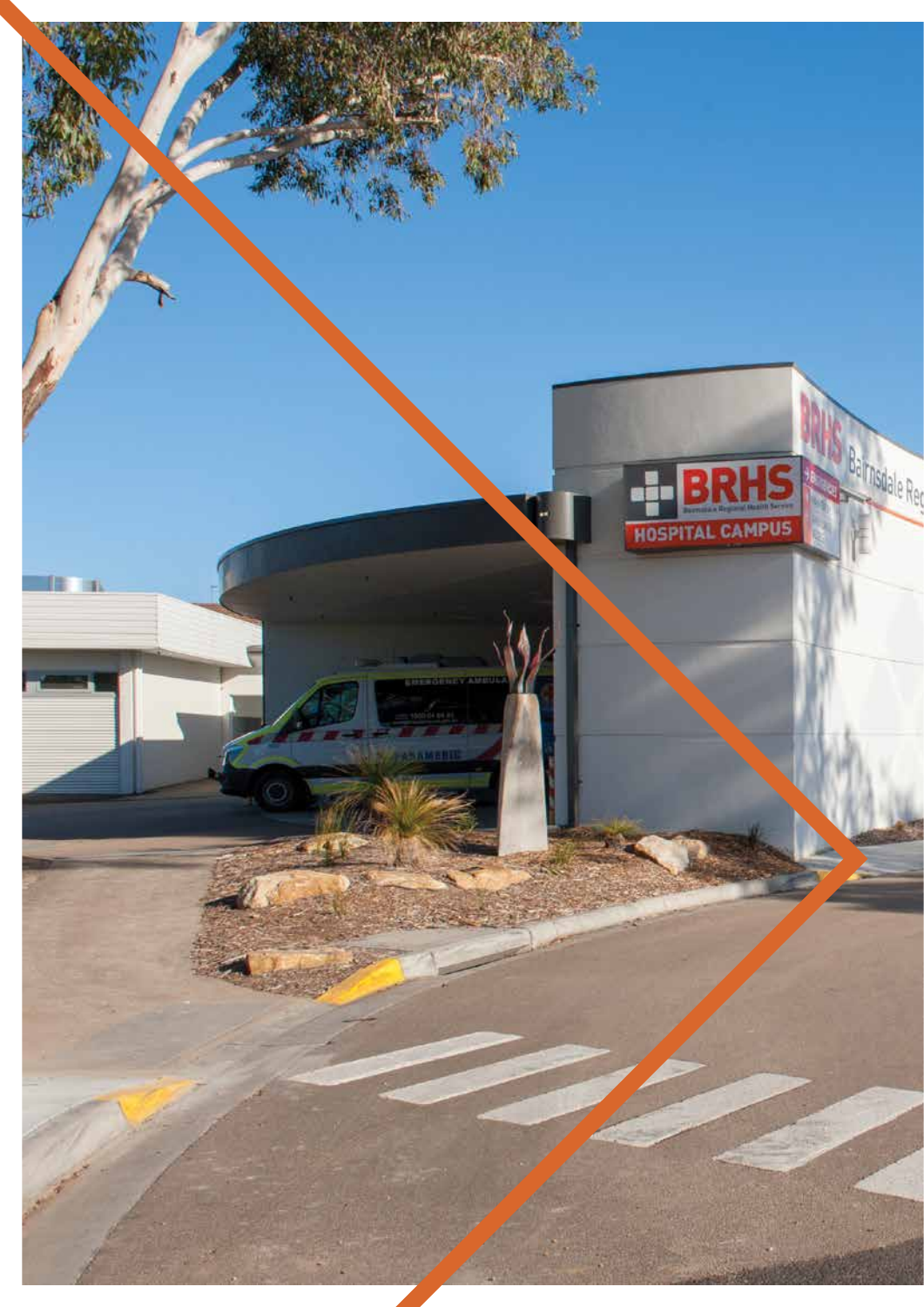